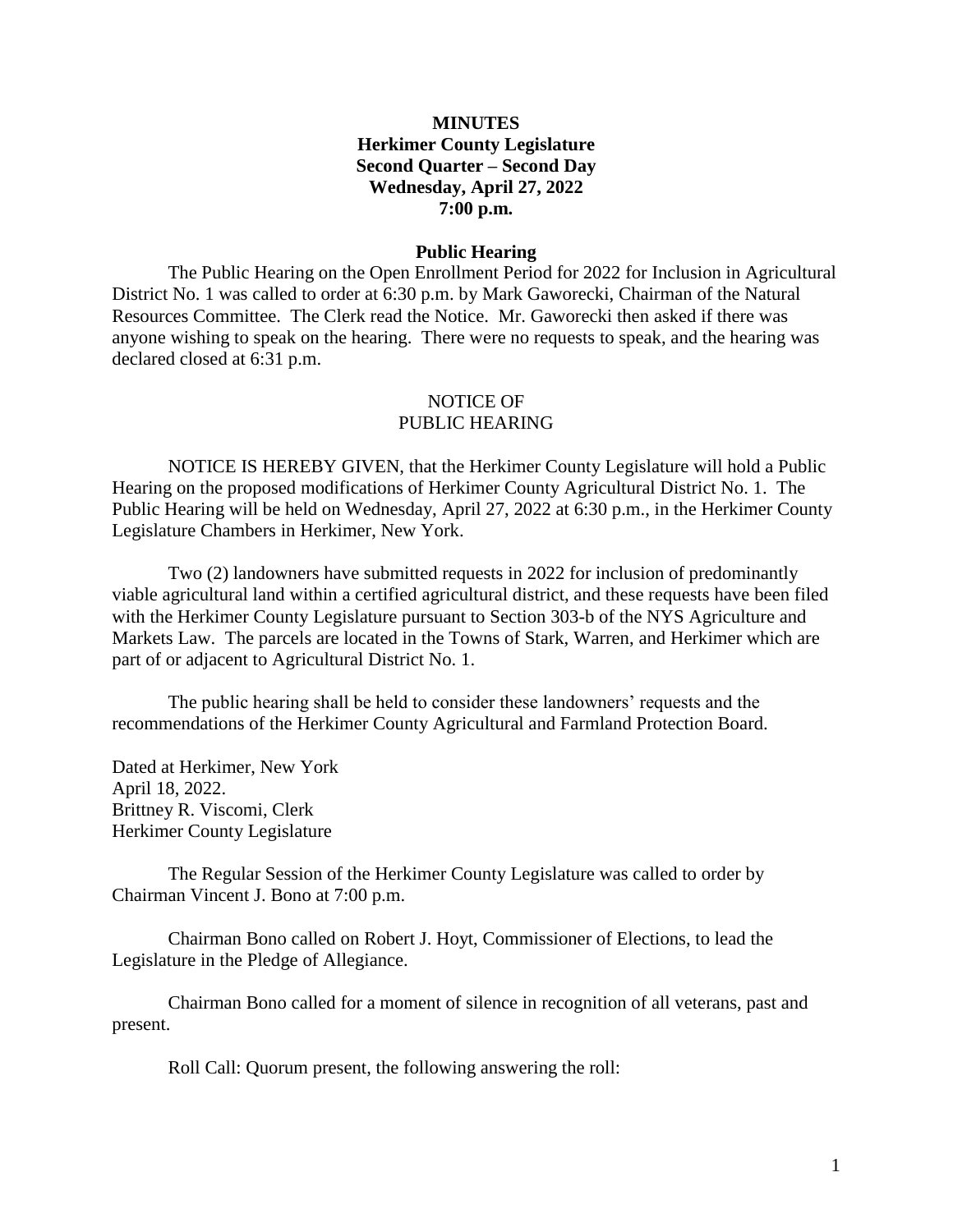Present: Malta, Gaworecki, Hollum, Stephens, Brezinski, Manno, Swartz, Bono, Ackerman, Donley, Campione, Russell, Shaw, Weakley (14).

Absent: Schrader, Johnson, Keeler (3).

Pursuant to Rule 11, Chairman Bono opened the floor for public comment. (1) Lisa Karges, Herkimer – Management Issues, (2) Jean Macri, Herkimer – Management Issues.

Pursuant to Rule 8 of the Rules of the County Legislature, Chairman Bono asked if there were any objections or corrections to the minutes of April 6, 2022. There were none, and the Chairman ordered them approved.

Chairman Bono stated that the communications received by the Legislature and the committees to which they were referred were as listed on the agenda, and asked if any member of the Legislature requested mention of any particular communication. There were no requests.

No. 151 – A communication was received from the Herkimer County Soil & Water Conservation District advising of monthly meeting. Filed.

No. 152 – A communication was received from the New York State Department of State advising of Filing of Local Law No. 2 for 2022. Filed.

No. 153 – A communication was received from the NYSAC President submitting resolutions adopted at the NYSAC 2022 Legislative Conference. Filed.

No. 154 – A communication was received from the Budget Officer/Purchasing Agent recommending purchase for upgrade to County Data Center. Referred to the Committee on Information Services and the Committee on Ways & Means.

No. 155 – A communication was received from the Director of Information Services submitting 2021 Annual Report for Information Services. Referred to the Committee on Information Services.

No. 156 – A communication was received from the Director of Information Services submitting 2021 Annual Report for Central Printing. Referred to the Committee on Information Services.

No. 157 – A communication was received from the County Treasurer requesting adoption of revisions to the County's Investment Policy. Referred to the Committee on Ways & Means.

No. 158 – A communication was received from the Budget Officer/Purchasing Agent requesting appropriation for the Herkimer County Sewer District. Referred to the Committee on Ways & Means.

No. 159 – A communication was received from the STOP-DWI Coordinator recommending reappointments to the STOP-DWI Advisory Board. Referred to the Committee on Public Safety & Emergency Management.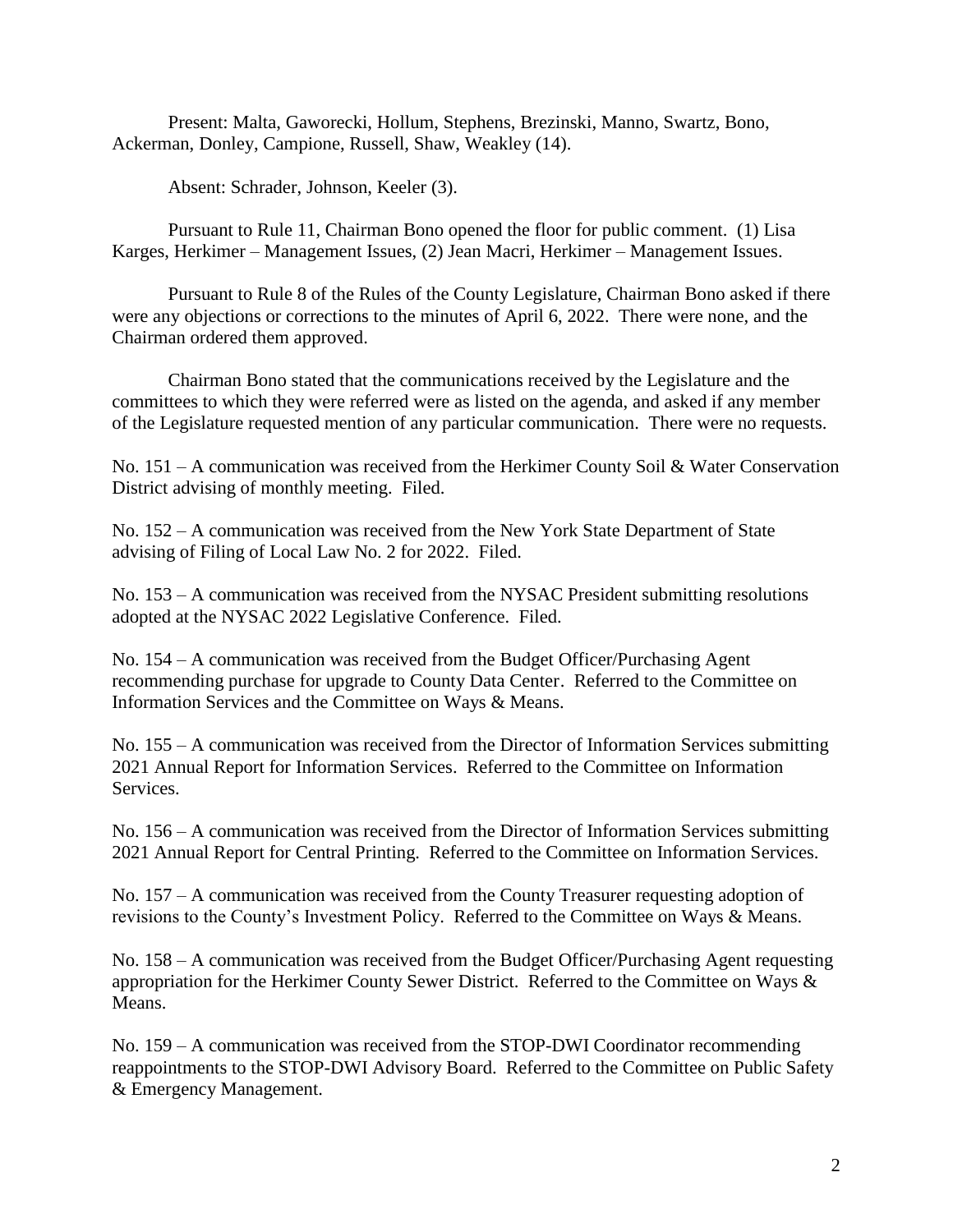No. 160 – A communication was received from the STOP-DWI Coordinator submitting 2021 Annual Report for STOP-DWI. Referred to the Committee on Public Safety & Emergency Management.

No. 161 – A communication was received from the Personnel Officer requesting to establish a temporary, part-time position in Board of Elections. Referred to the Committee on Administration/Veterans' Affairs and the Committee on Ways & Means.

No. 162 – A communication was received from the Director of Emergency Services requesting agreement with Oneida County for Steuben Communications Tower. Referred to the Committee on Public Safety & Emergency Management and the Committee on Ways & Means.

No. 163 – A communication was received from the Budget Officer/Purchasing Agent requesting to create accounts, transfer funds, and amend budget in connection with the American Rescue Plan Act. Referred to the Committee on Ways & Means.

No. 164 – A communication was received from the Budget Officer/Purchasing Agent awarding bid for bus service to Old Forge for Youth Bureau. Referred to the Committee on County Planning & Development and the Committee on Ways & Means.

No. 165 – A communication was received from the Director of Information Services requesting approval for agreement with Quadsimia. Referred to the Committee on Information Services and the Committee on Ways & Means.

No. 166 – A communication was received from the Budget Officer/Purchasing Agent requesting appropriation in connection with Chamber of Commerce. Referred to the Committee on Ways & Means.

No. 167 – A communication was received from the Director of Information Services requesting approval for agreement with Intradyn for archiving services. Referred to the Committee on Information Services and the Committee on Ways & Means.

No. 168 – A communication was received from the County Attorney requesting resolution for sale of parcels in a public auction. Referred to the Committee on County Properties.

No. 169 – A communication was received from the County Property Agent submitting listing of properties acquired by In Rem procedures. Referred to the Committee on County Properties.

No. 170 – A communication was received from the Herkimer County Democratic Chairwoman submitting certification for appointment of Board of Elections Commissioner. Referred to the Committee on Administration/Veterans' Affairs.

Pursuant to Rule 6, Chairman Bono then proceeded with Reports of Standing Committees. There were no reports.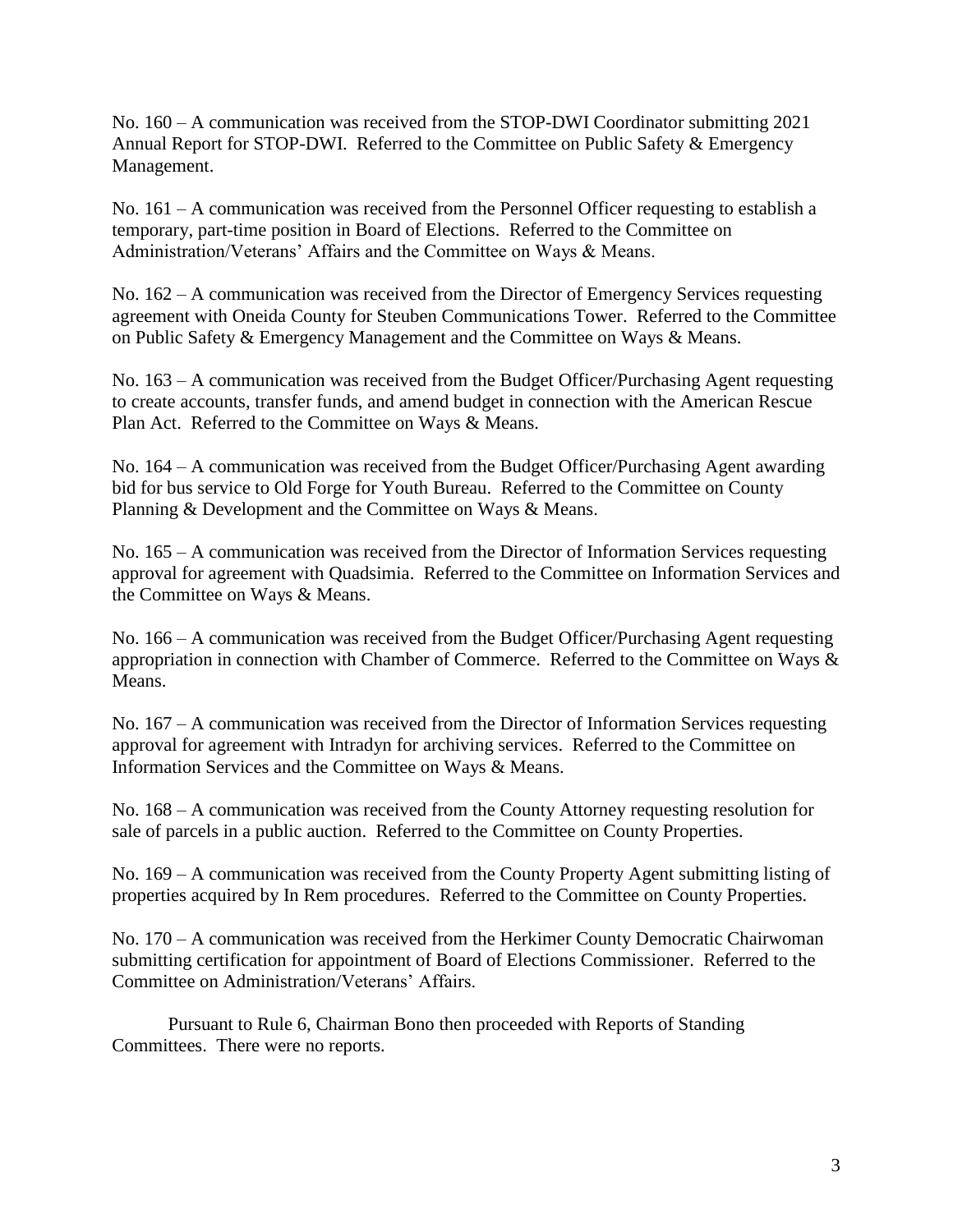On motion of Mr. Stephens, seconded by Mr. Shaw, Resolution No. 117 – Resolution No. 119 were handed up; voted on and adopted by voice vote:

For: Ayes (14). Against: None. Absent: Schrader, Johnson, Keeler (3).

### **Consent Agenda:**

- 117 INFO. SERVICES: Adopting Annual Report of the Information Services and Printing **Departments**
- 118 PUB. SFTY./EMER. MGMT.: Adopting Annual Report of Herkimer County STOP-DWI Program
- 119 PUB. SFTY./EMER. MGMT.: As regards membership on the STOP-DWI Adv. Board



No. 117

### **REPORT AND RESOLUTION ADOPTING ANNUAL REPORT OF THE INFORMATION SERVICES AND CENTRAL PRINTING DEPARTMENTS**

### **Sponsored by: Committee on Information Services**

WHEREAS, your Committee on Information Services, to which was referred the Annual Report of the Herkimer County Information Services Department for the year 2021, and the Annual Report for the Central Printing Department for the year 2021, respectfully reports that we have examined the same, recommend the adoption of said reports, and offer the following Resolution:

RESOLVED, that the Annual Report of the Herkimer County Information Services Department and the Annual Report for the Central Printing Department for the year 2021 be approved and placed on file with the Herkimer County Legislature.

Dated: April 27, 2022.



No. 118

### **REPORT AND RESOLUTION ADOPTING ANNUAL REPORT OF HERKIMER COUNTY STOP-DWI PROGRAM**

### **Sponsored by: Committee on Public Safety/Emergency Management**

WHEREAS, your Committee on Public Safety and Emergency Management, to which was referred the Annual Report of the Herkimer County STOP-DWI Program for the year 2021,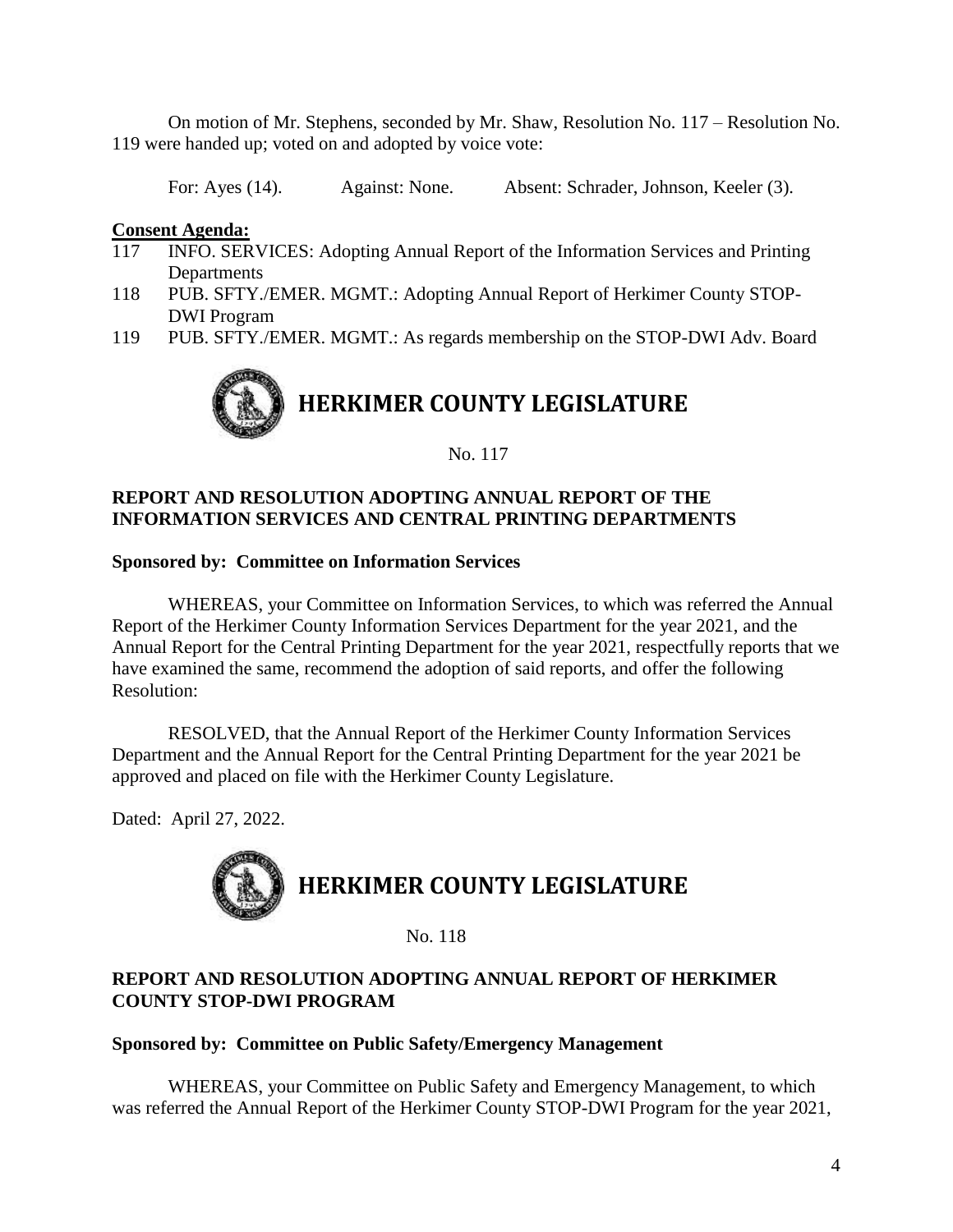respectfully reports that we have examined said report and recommend that it be approved, and offer the following Resolution:

RESOLVED, that the Annual Report of the Herkimer County STOP-DWI Program for the year 2021 be approved and placed on file in the Office of the Herkimer County Legislature.

Dated: April 27, 2022.

# **HERKIMER COUNTY LEGISLATURE**

No. 119

### **REPORT AND RESOLUTION AS REGARDS MEMBERSHIP ON THE STOP-DWI ADVISORY BOARD**

### **Sponsored by: Committee on Public Safety/Emergency Management**

WHEREAS, a communication from Michael J. Edwards, STOP-DWI Coordinator, dated April 4, 2022, advises this Legislature that the STOP-DWI Advisory Board recommends the reappointment of certain members to the STOP-DWI Advisory Board; now, therefore, be it

RESOLVED, that the individuals serving in the following titles and individuals listed are hereby reappointed to the STOP-DWI Advisory Board to serve a term of three years commencing July 1, 2022 and ending June 30, 2025; except as indicated

### **Reappointments**

Chairman of the Herkimer County Legislature Herkimer County Administrator Chief Joseph Malone, Mohawk Police Chief Tim Rogers, Director of Campus Safety at HCCC Sam Jess, Community Member (ending June 30, 2024)

and, be it further

RESOLVED, that certified copies of this Resolution be forwarded to the Coordinator of the STOP-DWI Program and the appointees.

Dated: April 27, 2022.

The Chairman continued with the Regular Agenda.

On motion of Mr. Weakley, seconded by Mr. Donley, Report and Resolution No. 120 sponsored by the Committee on Information Services and the Committee on Ways & Means approving upgrades to data center in the Information Services Department was handed up; voted on and adopted by voice vote: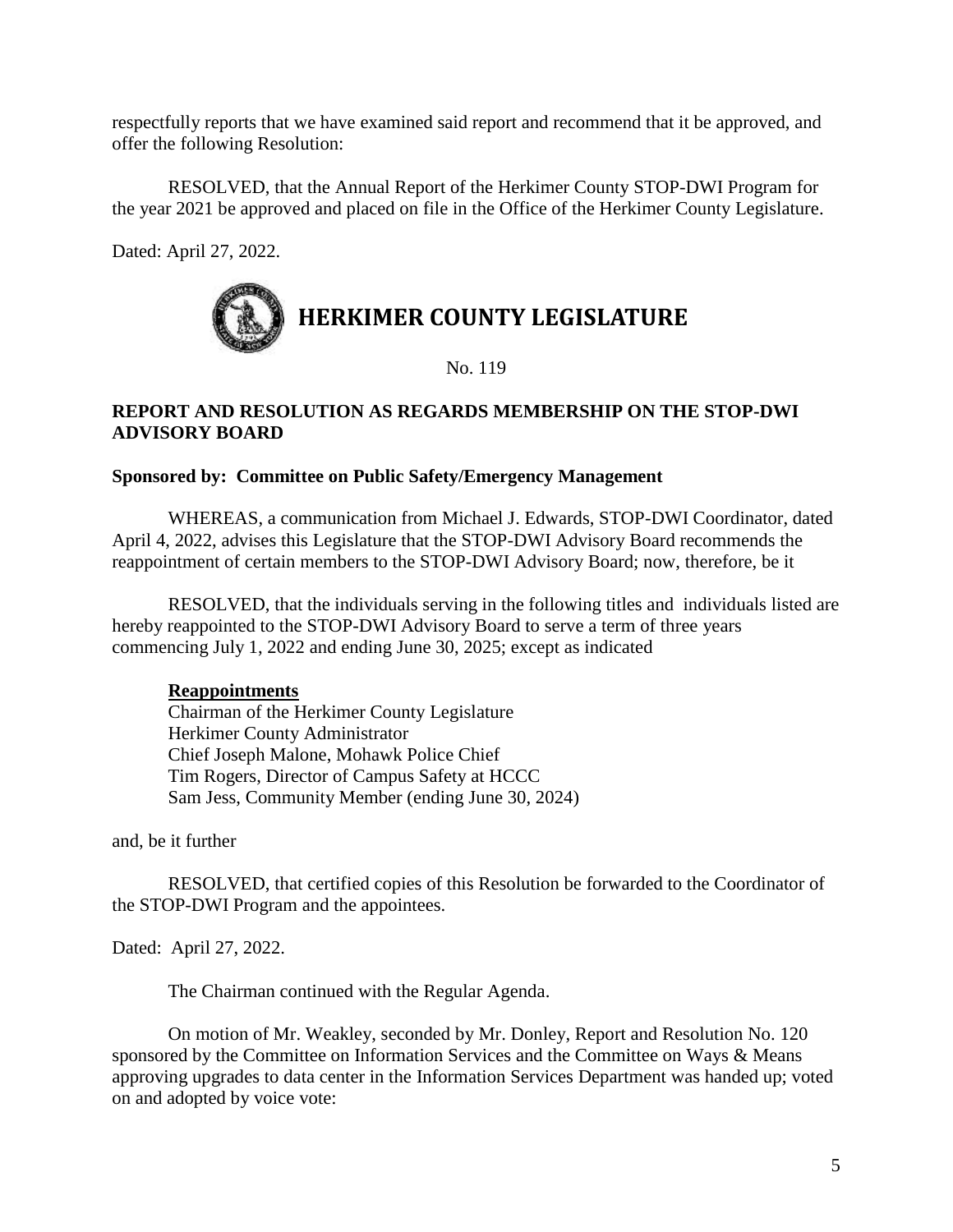

### **HERKIMER COUNTY LEGISLATURE**

No. 120

### **REPORT AND RESOLUTION APPROVING UPGRADES TO DATA CENTER IN THE INFORMATION SERVICES DEPARTMENT**

### **Sponsored by: Committee on Information Services Committee on Ways & Means**

WHEREAS, by letter dated April 5, 2022, Kathy Wright, Director of Information Services, has requested authorization to purchase upgrades to the Data Center through ConvergeOne of 421 Broad Street, Utica, NY at a cost of \$206,247.71; and

WHEREAS, letter further lists the cost breakdown as follows:

| <b>Server Upgrade:</b>                               | Hardware                       | \$49,073.73  |
|------------------------------------------------------|--------------------------------|--------------|
|                                                      | <b>Professional Services</b>   | \$10,388.00  |
|                                                      | Maintenance/Support            | \$3,595.50   |
|                                                      | <b>Total:</b>                  | \$63,057.23  |
| <b>Core Switching Upgrade:</b>                       | Software                       | \$23,727.36  |
|                                                      | Hardware                       | \$77,801.60  |
|                                                      | <b>Professional Services</b>   | \$10,636.00  |
|                                                      | Maintenance/Support $-3$ years | \$31,025.52  |
|                                                      | <b>Total:</b>                  | \$143,190.48 |
|                                                      | <b>ConvergeOne Quote:</b>      | \$206,247.71 |
| <b>Microsoft Licenses to be purchased from Dell:</b> |                                | \$23,471.16  |
|                                                      |                                |              |

**Total Project: \$229,718.87**

now, therefore, be it

RESOLVED, that the above purchase to upgrade the Data Center through ConvergeOne at a cost of \$206,247.71, plus Microsoft Licenses purchased from Dell at a cost of \$23,471.16, for a total cost of \$229,718.87 is hereby approved; and, be it further

RESOLVED, that certified copies of this Resolution be forwarded to the Herkimer County Treasurer, Auditor, Budget Officer, Director of Information Services, and ConvergeOne.

Dated: April 27, 2022.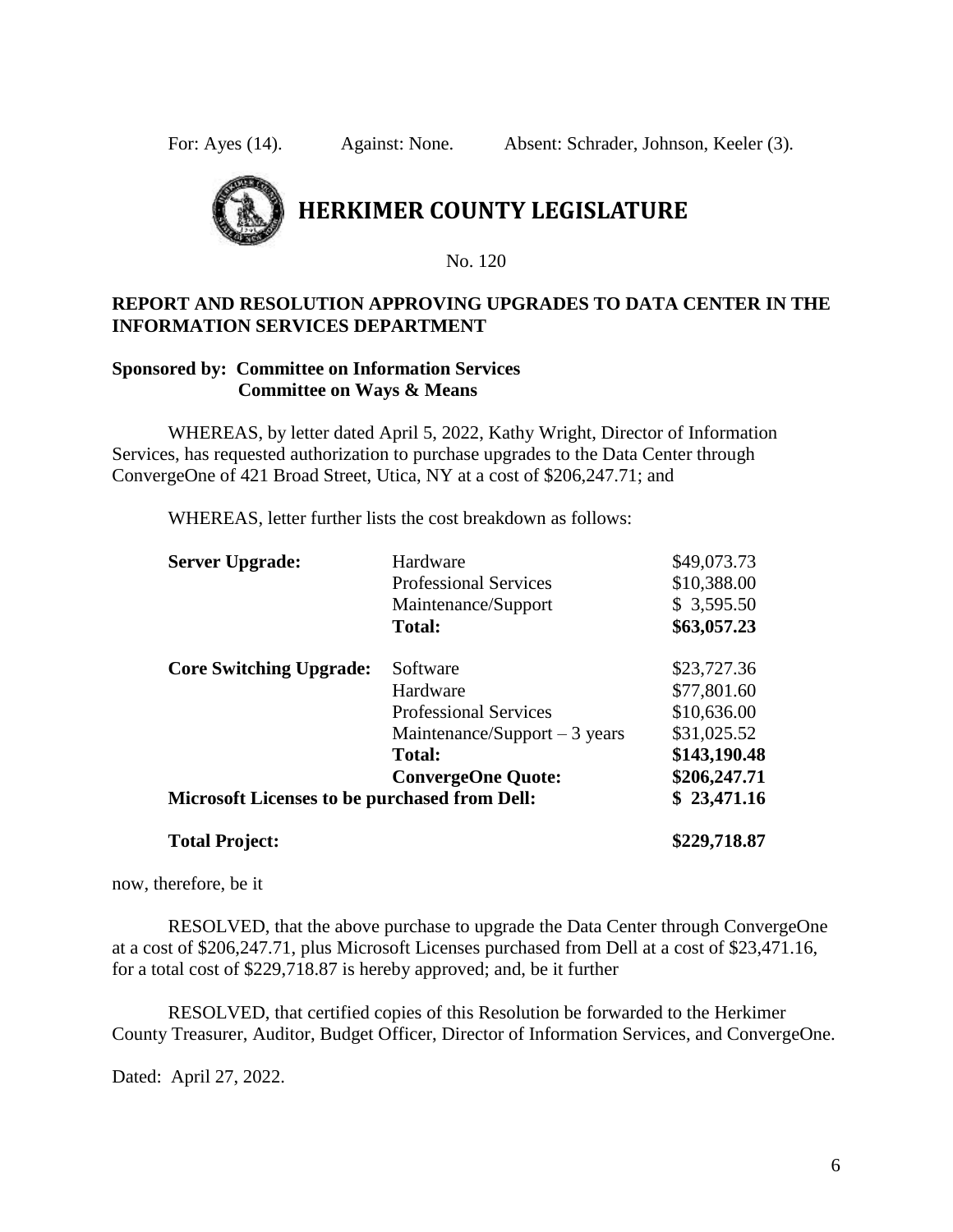On motion of Mr. Manno, seconded by Mr. Campione, Report and Resolution No. 121 sponsored by the Committee on Information Services and the Committee on Ways & Means approving agreement for archiving in the Information Services Department was handed up; voted on and adopted by voice vote:

For: Ayes (14). Against: None. Absent: Schrader, Johnson, Keeler (3).



No. 121

### **REPORT AND RESOLUTION APPROVING AGREEMENT FOR ARCHIVING IN THE INFORMATION SERVICES DEPARTMENT**

### **Sponsored by: Committee on Information Services Committee on Ways & Means**

WHEREAS, by letter dated April 4, 2022, Kathy Wright, Director of Information Services, has requested authorization to enter into an agreement with Intradyn, 1355 Mendota Heights Road #300, Mendota Heights, Minnesota, to handle archiving of all email messages, social media posts, and text messages on County-owned phones; and

WHEREAS, letter further advises the initial cost is \$18,710.00, which includes the cost of a virtual appliance to install at the County which will be used to capture all email messages, and there is a three year subscription for support of the software included, with the yearly cost to capture text messages from the Verizon phones at \$4,920 and the cost for the AT&T phones will be \$120, the yearly cost for social media archiving will be \$2,160 for a total annual cost of \$7,200; and

WHEREAS, there is also a one-time estimated cost of \$400 to be paid to Digital Towpath for setup of third party journaling so Intradyn's software can capture all email messages passing through the email server; now, therefore, be it

RESOLVED, that the above agreement with Intradyn to handle archiving of all email messages, social media posts, and text messages on County owned phones is hereby approved; and, be it further

RESOLVED, that certified copies of this Resolution be forwarded to the Herkimer County Treasurer, Auditor, Budget Officer, Director of Information Services, and Intradyn.

Dated: April 27, 2022.

On motion of Mr. Brezinski, seconded by Mr. Gaworecki, Report and Resolution No. 122 sponsored by the Committee on Information Services and the Committee on Ways & Means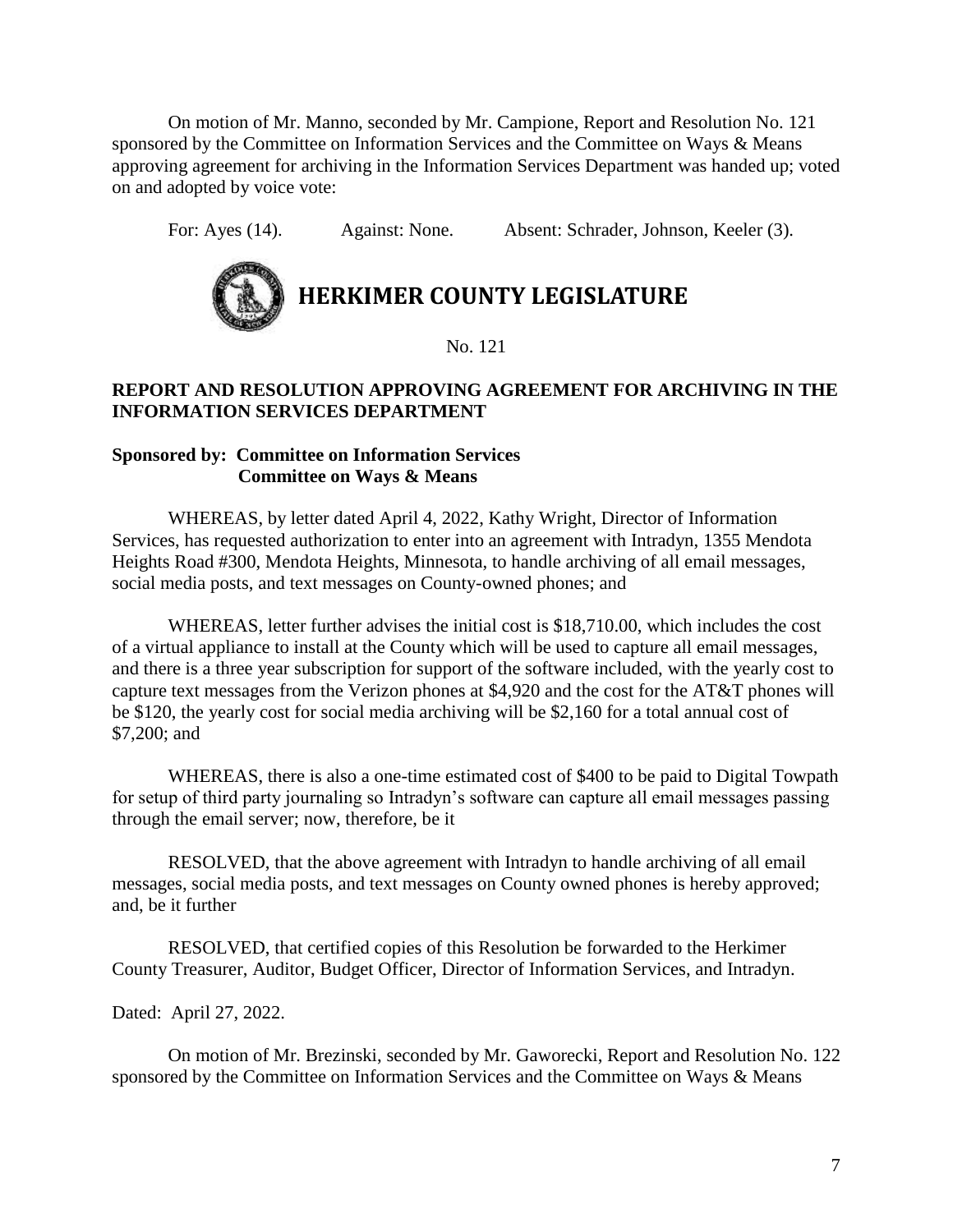authorizing agreement with Quadsimia in the Information Services Department was handed up; voted on and adopted by voice vote:

For: Ayes (14). Against: None. Absent: Schrader, Johnson, Keeler (3).



No. 122

### **REPORT AND RESOLUTION AUTHORIZING AGREEMENT WITH QUADSIMIA IN THE INFORMATION SERVICE DEPARTMENT**

### **Sponsored by: Committee on Information Services Committee on Ways and Means**

WHEREAS, by letter dated April 8, 2022, from Kathy Wright, Director of Information Services, this Legislature is advised of a request to enter into an agreement with Quadsimia for technical support and web development for the County website and intranet; and

WHEREAS, the letter further states that the agreement with Quadsimia, 412 Main Street, Utica, NY will be for 100 hours at a cost of \$9,000.00 for a one year period of April 1, 2022 through March 31, 2023; now, therefore, be it

RESOLVED, that the Chairman of this Legislature be, and he hereby is, authorized to execute an agreement with Quadsimia, 412 Main Street, Utica, NY, for technical support and web development of the County website and intranet for 100 hours at a cost of \$9,000.00 for a one year period of April 1, 2022 through March 31, 2023; and, be it further

RESOLVED, that certified copies of this Resolution be forwarded to the Herkimer County Treasurer, Auditor, Budget Officer, Director of Information Services, and Quadsimia.

Dated: April 27, 2022.

On motion of Mr. Russell, seconded by Mr. Ackerman, Report and Resolution No. 123 sponsored by the Committee on County Planning & Development and the Committee on Ways & Means awarding bid for bus service for the Old Forge Area Transportation Program was handed up; voted on and adopted by voice vote:

For: Ayes (14). Against: None. Absent: Schrader, Johnson, Keeler (3).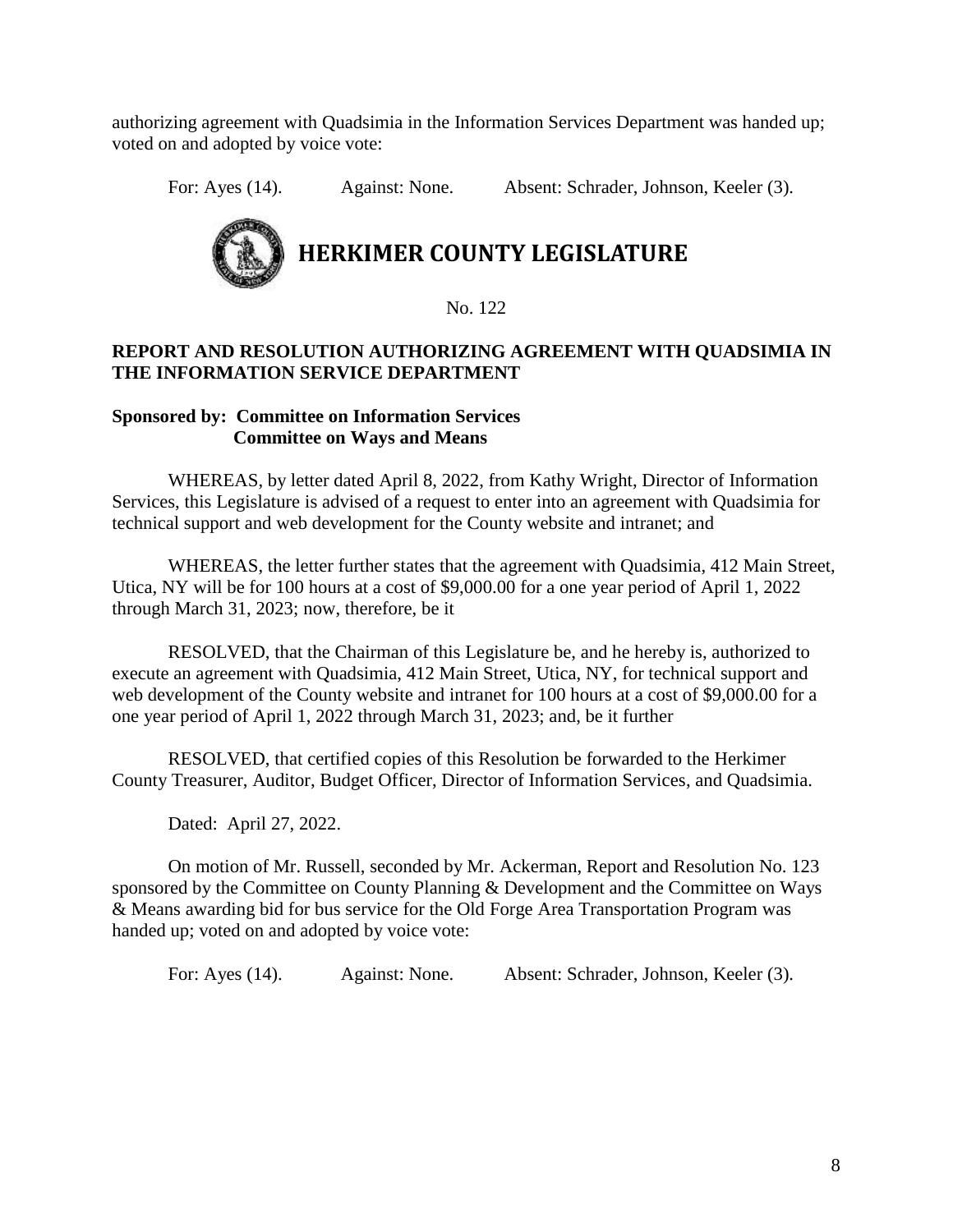**HERKIMER COUNTY LEGISLATURE**



No. 123

### **REPORT AND RESOLUTION AWARDING BID FOR BUS SERVICE FOR THE OLD FORGE AREA TRANSPORTATION PROGRAM FOR THE 2022 SUMMER YOUTH EMPLOYMENT PROGRAM**

### **Sponsored by: Committee on County Planning and Development Committee on Ways and Means**

WHEREAS, pursuant to Resolution No. 114 for the year 1993, the Herkimer County Budget Officer and Purchasing Agent is authorized to advertise for bids, on an annual basis, for the Old Forge Area Transportation Program in relation to the Summer Youth Employment Program; and

WHEREAS, by communication dated April 4, 2022, the Budget Officer has advised this Legislature that bids were received, opened and read in accordance with law for bus services in connection with the 2022 Summer Youth Employment Program to provide transportation to the Old Forge Area; and

WHEREAS, the Budget Officer has advised that it is the recommendation of your Committees and the Youth Bureau that a contract be awarded to the lowest bidder, Hale Transportation, in the sum of \$590.00 per bus, per day, for 144 regular runs and 2 runs for orientation, for a total of \$86,140; and

WHEREAS, letter further advises that a transfer will be necessary; now, therefore, be it

RESOLVED, that the Herkimer County Treasurer be, and she hereby is, authorized and directed to transfer the following sum from and to the following account:

\$11,620 From: A7320.10100, Youth Summer Work Program, Temp. Employees To: A7310.44000, Youth Bureau, Contracted Services

and, be it further

RESOLVED, that the Herkimer County Legislature awards a contract to Hale Transportation, 37 Kirkland Avenue, Clinton, New York 13323, for bus service for the Old Forge Area Transportation Program for the 2022 Summer Youth Employment Program, in the sum of \$590.00 per bus, per day, for 144 regular runs and 2 runs for orientation, for a total of \$86,140; and, be it further

RESOLVED, that the Chairman of the Herkimer County Legislature is hereby authorized to execute said contract on behalf of the County of Herkimer, subject to the approval of the Herkimer County Attorney; and, be it further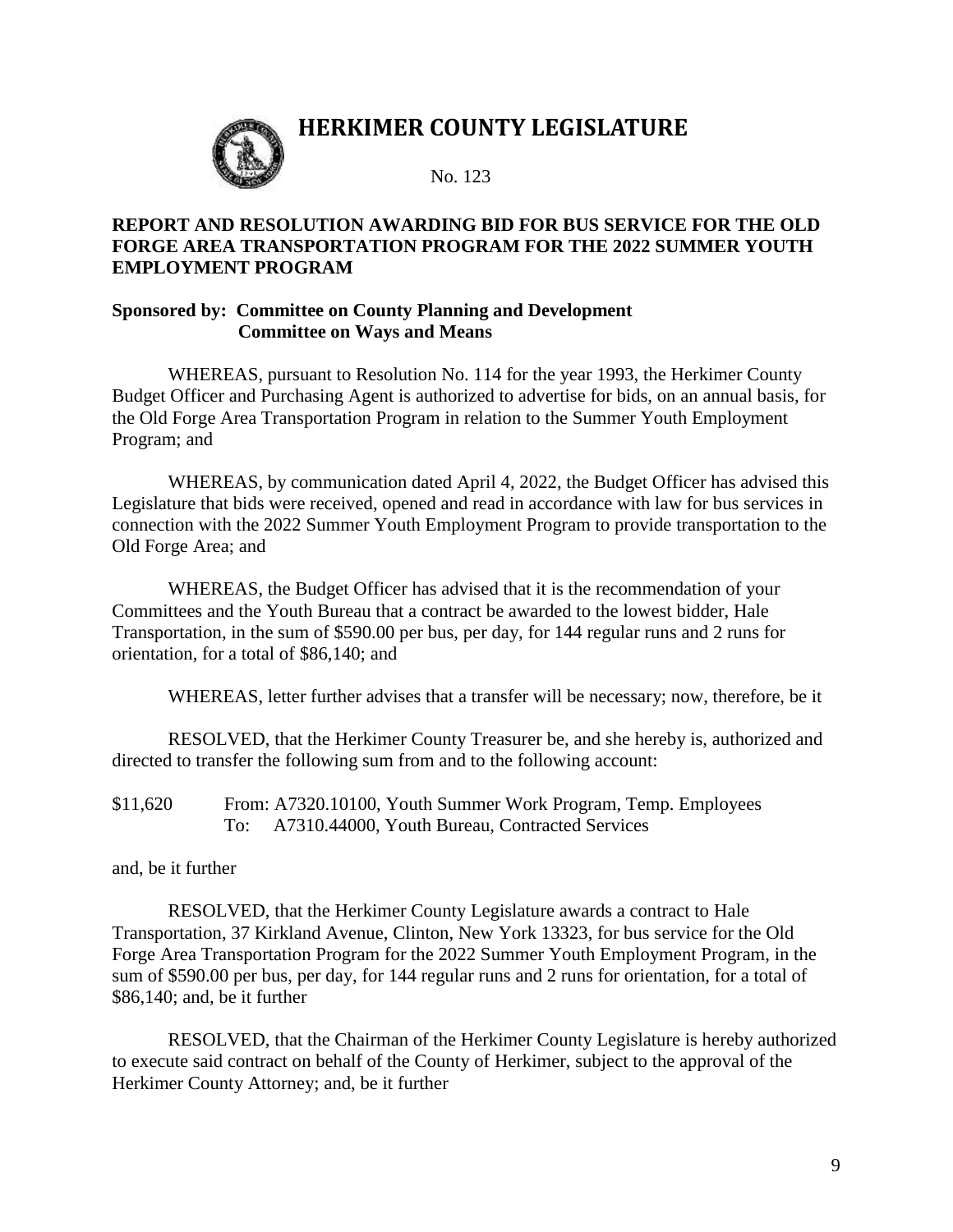RESOLVED, that certified copies of this Resolution be forwarded to the Herkimer County Treasurer, Auditor, Budget Officer, Executive Director of the Youth Bureau, and Hale Transportation.

Dated: April 27, 2022.

On motion of Mr. Gaworecki, seconded by Mr. Campione, Report and Resolution No. 124 sponsored by the Committee on Ways & Means adopting Investment Policy of the County of Herkimer was handed up; voted on and adopted by voice vote:

For: Ayes (14). Against: None. Absent: Schrader, Johnson, Keeler (3).



No. 124

### **REPORT AND RESOLUTION ADOPTING INVESTMENT POLICY OF THE COUNTY OF HERKIMER**

### **Sponsored by: Committee on Ways and Means**

WHEREAS, by Resolution No. 177 of 2009 an Investment Policy of the County of Herkimer was adopted, which Policy was amended by Resolution No. 136 of 2011, Resolution 163 of 2016, and Resolution No. 230 of 2019; and

WHEREAS, by letter dated March 23, 2022, Kimberlee Enea, Herkimer County Treasurer, has submitted a revised Herkimer County Investment Policy for adoption as attached hereto; now, therefore, be it

RESOLVED, that the Herkimer County Legislature hereby adopts the attached revised Investment Policy as the Investment Policy of the County of Herkimer; and, be it further

RESOLVED, that certified copies of this Resolution be forwarded to the Herkimer County Treasurer, Auditor and Budget Officer.

Dated: April 27, 2022.

### INVESTMENT POLICY FOR HERKIMER COUNTY

This investment policy applies to all moneys and other financial resources available for investment on its own behalf of any other entity or individual.

**OBJECTIVES**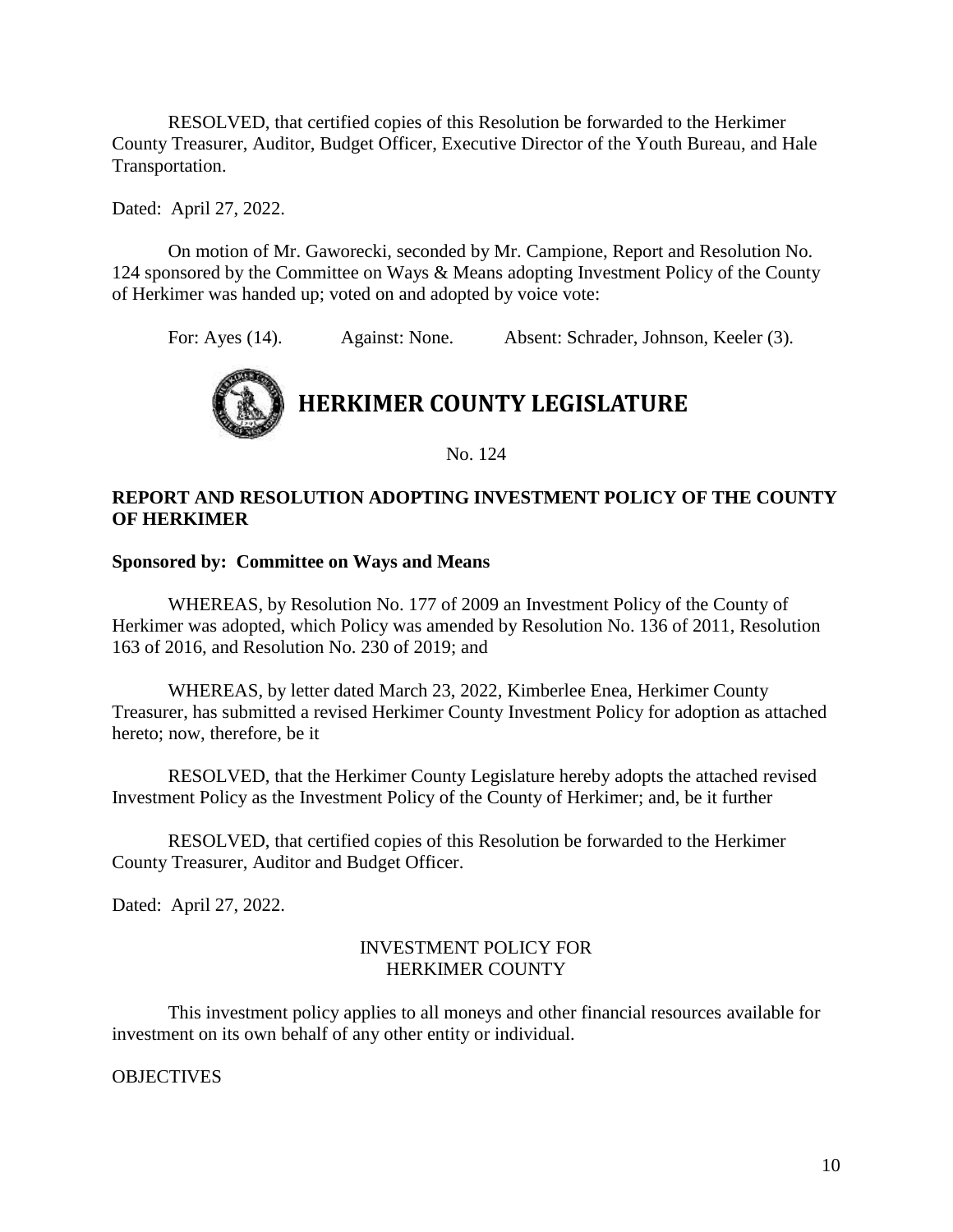The primary objectives of the County's investment activities are, in priority order,

- $\triangleright$  to conform with all applicable federal, state, and other legal requirements;
- $\triangleright$  to adequately safeguard principal;
- $\triangleright$  to provide sufficient liquidity to meet all operating requirements;
- $\triangleright$  to obtain a reasonable rate of return

### DELEGATION OF AUTHORITY

The governing board's responsibility for administration of the investment program is delegated to the treasurer who shall establish written procedures for the operation of the investment program control structure to provide a satisfactory level of accountability based on a data base or records incorporating description and amounts of investments, transaction dates, and other relevant information and regulate the activities of subordinate employees.

### PRUDENCE

All participants in the investment process shall seek to act responsibly as custodians of the public trust and shall avoid any transaction that might impair public confidence in the County to govern effectively.

Investments shall be made with judgment and care, under circumstances than prevailing, which persons of prudence discretion and intelligence exercise in the management of their own affairs, not for speculation, but for investment, considering the safety of the principal as well as the probable income to be derived.

All participants involved in the investment process shall refrain from personal business activity that could conflict with proper execution of the investment program, or which could impair their ability to make impartial investment decisions.

### DIVERSIFICATION

It is the policy of the County to diversify its deposits and investments by financial institution, by investment instrument, and by maturity scheduling.

#### INTERNAL CONTROLS

It is the policy of the County for all money collected by any officer or employee of the government to transfer those funds to the Treasurer within 30 days of deposit, or within the time period specified in Law, whichever is shorter.

The Treasurer is responsible for establishing and maintaining an internal control structure to provide reasonable, but not absolute, assurance that deposits and investments are safeguarded against loss from unauthorized use or disposition, that transactions are executed in accordance with management's authorization and recorded properly, and are managed in compliance with applicable law and regulations.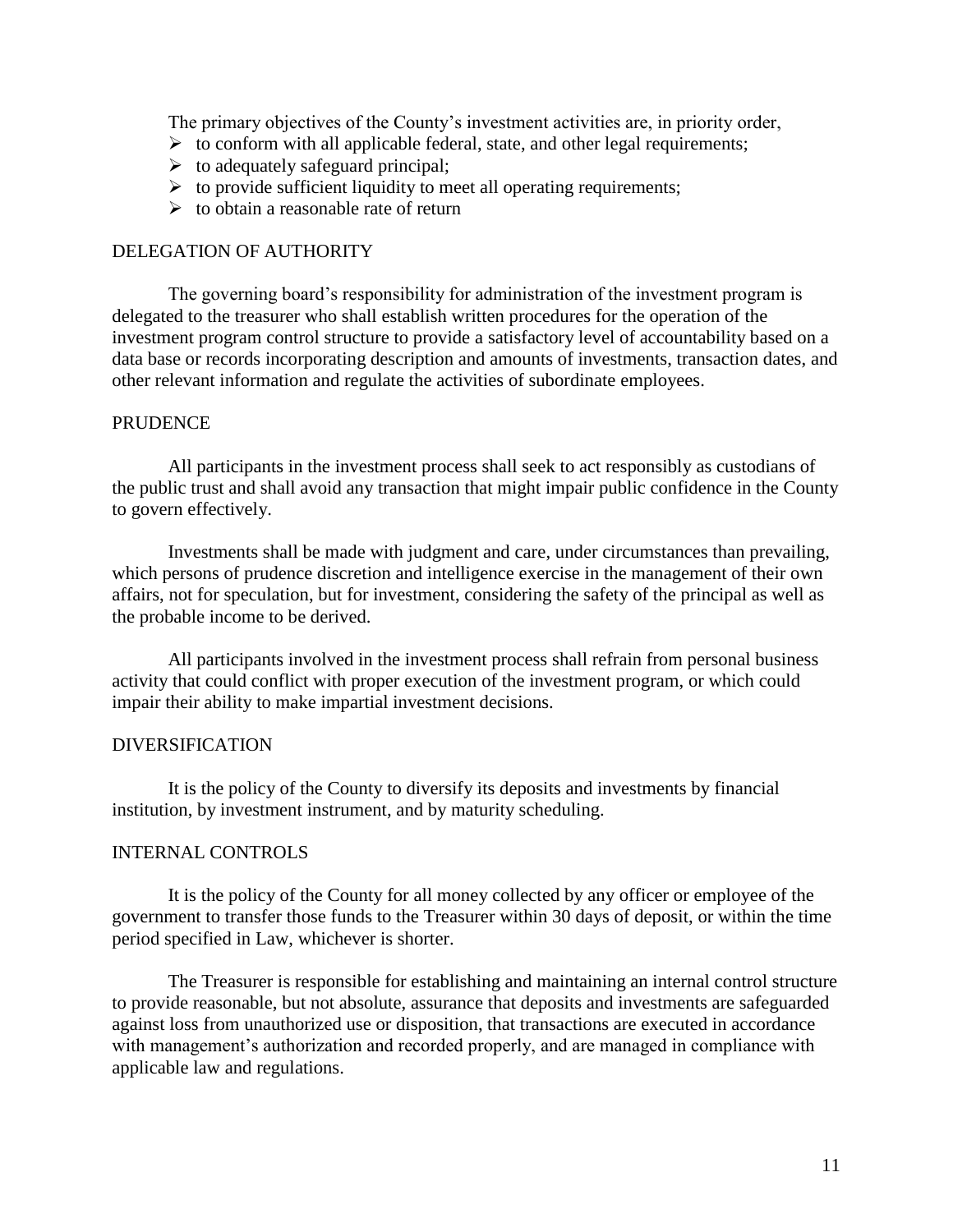### DESIGNATION OF DEPOSITORIES

"The banks and trust companies authorized for the deposit of moneys shall be listed and the amounts indicated on the resolution adopted annually for the Depositories of County Funds."

### COLLATERALIZING OF DEPOSITS

In accordance with the provisions of General Municipal Law, Section 10, all deposits of Herkimer County, including certificates of deposit and special time deposits, in excess of the amount insured under the provisions of the Federal Deposit Insurance Act shall be secured:

- 1. By a pledge of "eligible securities" with an aggregate "market value", as provided by General Municipal Law, Section 10, equal to the aggregate amount of deposits.
- 2. By a letter of credit payable to the County of Herkimer as security for the payment of one hundred percent of the aggregate amount of deposits, as provided by General Municipal Law, Section 10.

### SAFEKEEPING AND COLLATERALIZATION

Eligible securities used for collateralizing deposits shall be held by a third party bank or trust company subject to security and custodial agreements.

The security agreement shall provide that eligible securities are being pledged to secure local government deposits together with agreed upon interest, if any, and any costs or expenses arising out of the collection of such deposits upon default. It shall also provide the conditions under which the securities may be sold, presented for payment, substituted or released and the events which will enable the local government to exercise its rights against the pledged securities. In the event that the securities are not registered or inscribed in the name of the local government, such securities shall be delivered in a form suitable for transfer or with an assignment in blank to the County or its Custodial bank.

The custodial agreement shall provide that securities held by the bank or trust company, or agent of and custodian for, the local government, will be kept separate and apart from the general assets of the custodial bank or trust company and will not, in any circumstances, be commingled with or become part of the backing for any other deposit or other liabilities. The agreement should also describe that the custodian shall confirm the receipt, substitution or release of the securities. The agreement shall provide for the frequency of revaluation of eligible securities and for the substitution of securities when a change in the rating of a security may cause ineligibility. Such agreement shall include all provisions necessary to provide the local government a perfected interest in the securities.

### PERMITTED INVESTMENTS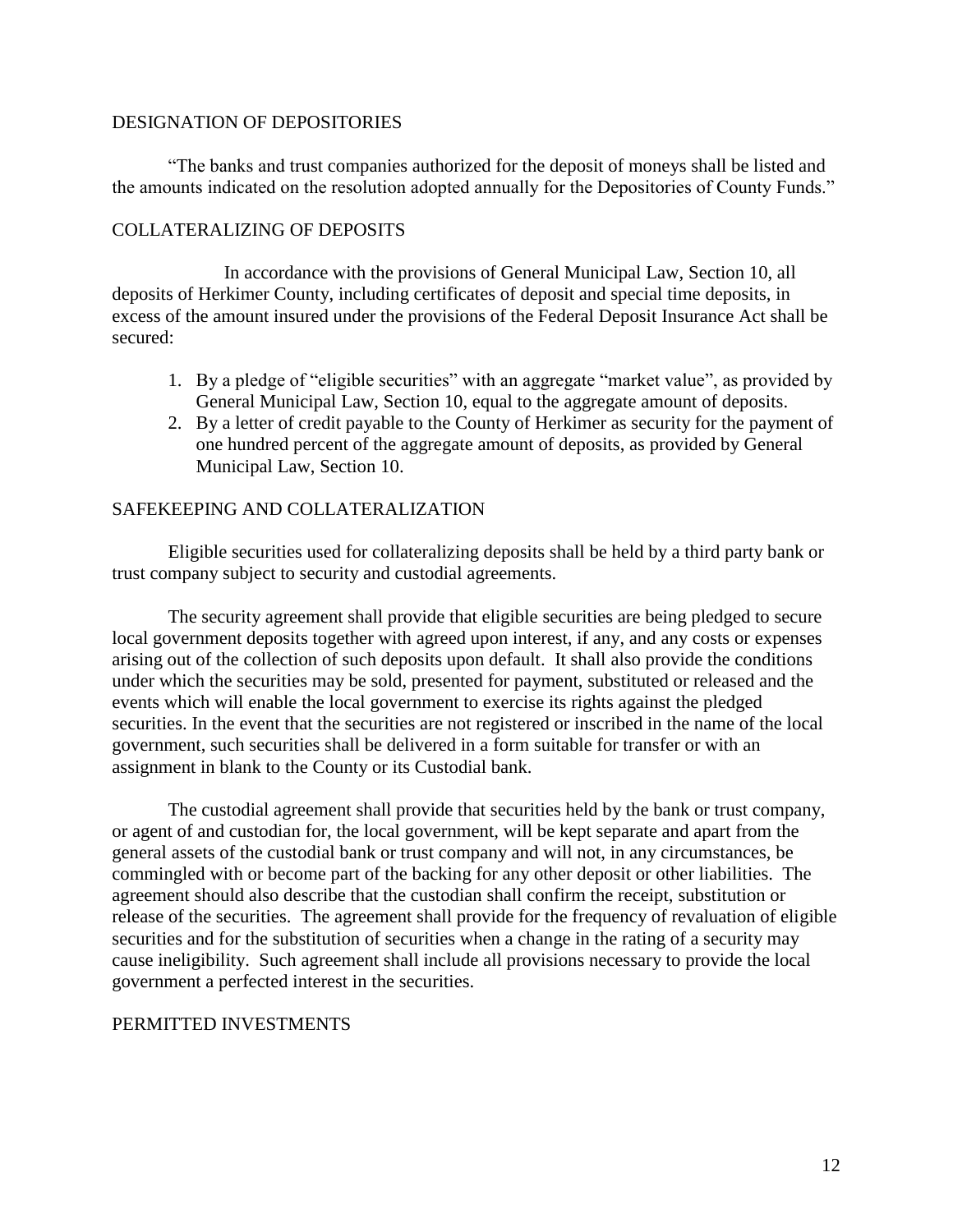As authorized by General Municipal Law, Section 11, the County of Herkimer authorized the Treasurer to invest moneys not required for immediate expenditure for terms not to exceed one year in the following types of investments:

- $\triangleright$  Special time deposit including certificate of deposit issued by a bank or trust company authorized to do business in the State;
- $\triangleright$  Certificates of deposit;
- Obligations of the United States of America
- Obligations guaranteed by agencies of the United States of America where the payment of principal and interest are guaranteed by the United States of America;
- $\triangleright$  Obligations of the State of New York;
- **Highly rated municipal bonds from any state in the U.S.**
- **U.S. government-backed securities, such as those issued by the Federal Home Loan Mortgage Association and other federal agencies.**
- **Highly-rated corporate bonds, as long as they have been independently rated.**
- **Money-market mutual funds, which are guaranteed by the U.S. government.**

All investment obligations shall be payable or redeemable at the option of the County of Herkimer within such times as the proceeds will be needed to meet expenditures for purposes for which the moneys were provided and, in the case of obligations purchased with the proceeds of bonds or notes, shall be payable or redeemable at the option of the County of Herkimer within one year of the date of purchase.

### AUTHORIZED FINANCIAL INSTITUTIONS AND DEALERS

The County of Herkimer shall maintain a list of financial institutions and dealers approved for investment purposes and establish appropriate limits to the amount of investments which can be made with each financial institution or dealer. All financial institutions with which the local government conducts business must be credit worthy. Banks shall provide their most recent Consolidated Report of Condition at the request of the County of Herkimer. Security dealers not affiliated with a bank shall be required to be classified as reporting dealers affiliated with New York Federal Reserve Bank, as primary dealers. The Treasurer is responsible for evaluating the financial position and maintaining a listing of proposed depositories, trading partners and custodians. Such listing shall be evaluated at least annually.

### PURCHASE OF INVESTMENTS

The treasurer or deputy treasurer is authorized to contract for the purchase of investments:

- 1) A minimum of **two** bids shall be obtained.
- 2) All investments shall be in the name of the County.
- 3) The Treasurer's Department will maintain an investment log detailing the specific information relative to each investment. The log will contain descriptions, account numbers, fund, amounts transaction dates, interest rates, maturity, interest earned, date of disposition and other related information.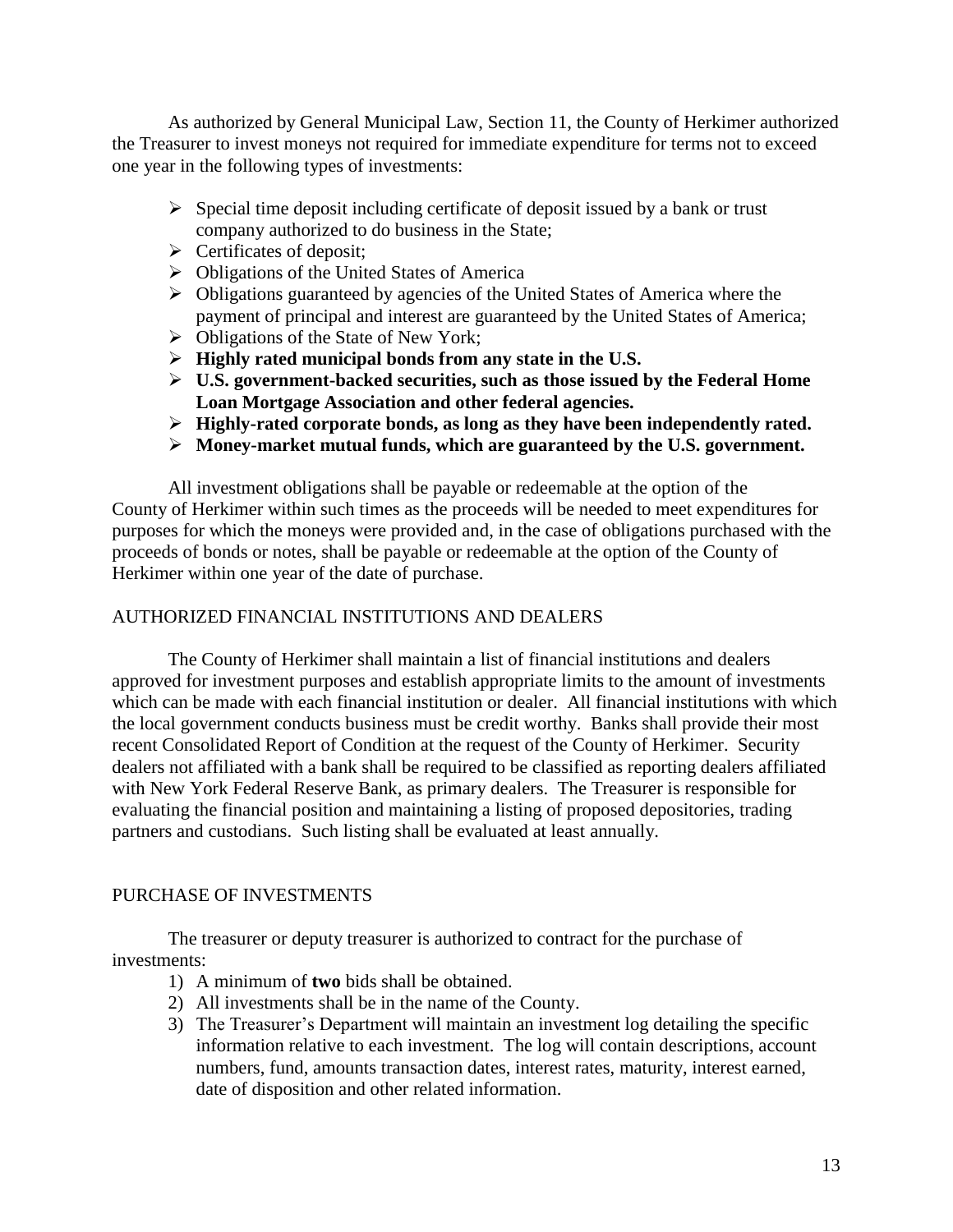- 4) Investment transaction shall be reported to the Jr. Accountant to be recorded in the accounting system.
- 5) All Certificates of Deposit or other evidence of investment shall be kept in the safe.
- 6) Terms and Conditions Minimum 7 days
	- Maximum 24 months
- 7) All investment documentation shall be retained for audit purpose.
- 8) Investments shall be sufficiently liquid so as to allow funds to be available as needed to meet the obligations of the County.
- 9) Funds shall be invested in such a way as to earn the maximum yield possible.
- **10) By participation in a cooperative investment agreement with other authorized municipal corporations pursuant to Article 5-G of the General Municipal Law and in accordance with Article 3-A of the General Municipal Law.**

### COUNTY CLERK

In addition to the authority to invest herein given to the County Treasurer, the County Clerk, pursuant to Section 11 (5) of the General Municipal Law may invest any money collected on behalf of the state until such time as the money is required to be remitted to the state. The County Clerk shall invest the state money only in those investments by this policy and payable with such time as the proceeds shall be payable in equal shares to the state and to the County, provided, however, that any fees or service charges associated with the investment shall be paid from such interest.

Rev. 03/23/22

On motion of Mr. Stephens, seconded by Mr. Shaw, Report and Resolution No. 125 sponsored by the Committee on Ways & Means authorizing appropriation of funds in Herkimer County Sewer District was handed up; voted on and adopted by roll call vote:

For: Malta, Gaworecki, Hollum, Stephens, Brezinski, Manno, Swartz, Bono, Ackerman, Donley, Campione, Russell, Shaw, Weakley (14).

Against: None. Absent: Schrader, Johnson, Keeler (3).



### **HERKIMER COUNTY LEGISLATURE**

No. 125

### **REPORT AND RESOLUTION AUTHORIZING APPROPRIATION OF FUNDS IN HERKIMER COUNTY SEWER DISTRICT**

**Sponsored by: Committee on Ways & Means**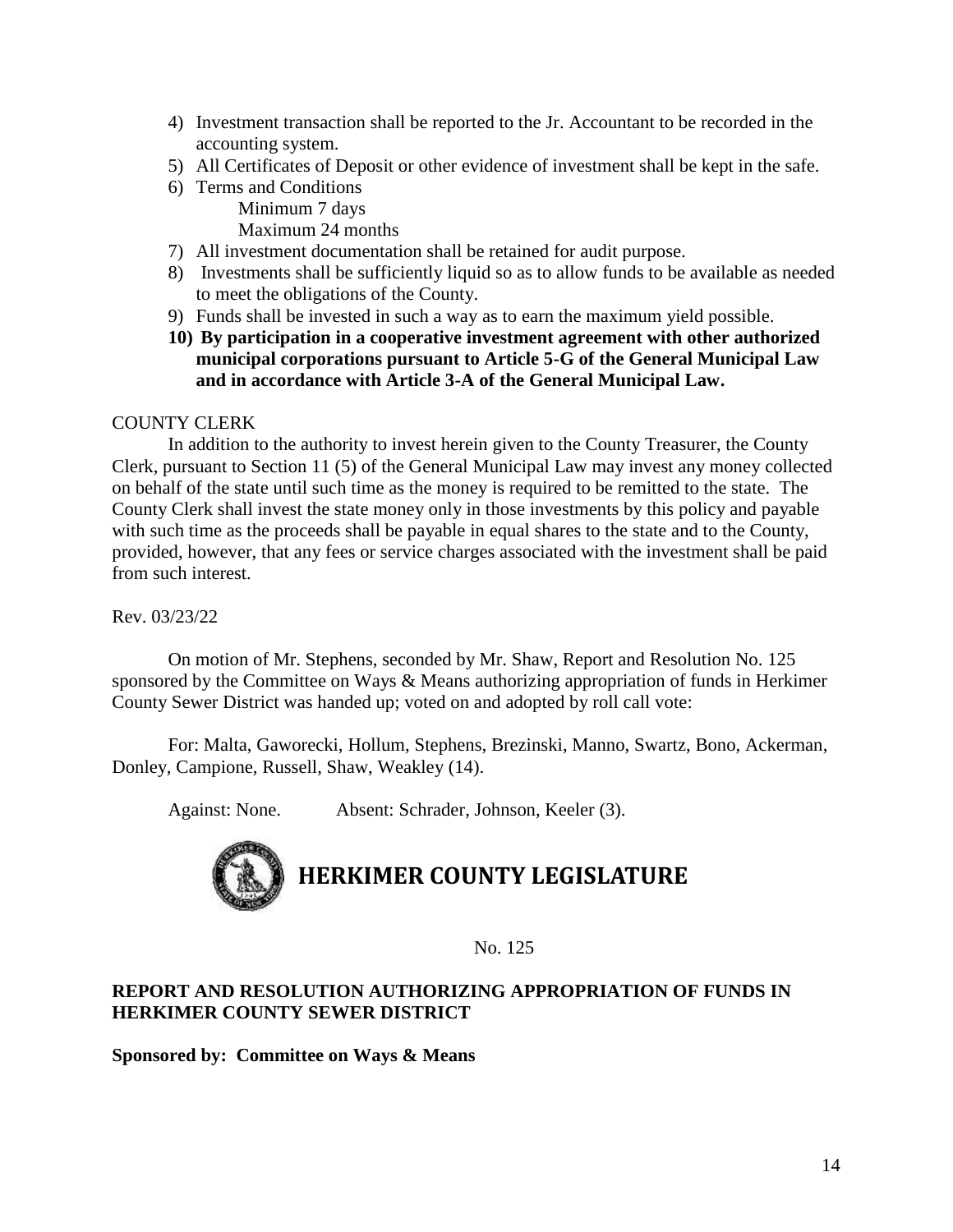WHEREAS, your Committee on Ways and Means, to which was referred a communication from Sheri A. Ferdula, Budget Officer/Purchasing Agent, dated April 5, 2022, submitting a request for appropriation of funds, reports that we have examined said communication, inquired into the subject matter thereof, recommend that said appropriation be made; and

WHEREAS, Sheri Ferdula, Budget Officer/Purchasing Agent has advised that funds have been verified and are available for this appropriation; now, therefore, be it

RESOLVED, that an appropriation be made as follows:

| \$6,000 | From: G909, Sewer Fund Balance |
|---------|--------------------------------|
|         | G8130B.44000, Sewer, EPA Grant |

and, be it further

RESOLVED, that certified copies of this Resolution be forwarded to the Herkimer County Treasurer, Auditor, Budget Officer, and Herkimer County Sewer District.

Dated: April 27, 2022.

On motion of Mr. Donley, seconded by Mr. Russell, Report and Resolution No. 126 sponsored by the Committee on Ways & Means authorizing appropriation of funds was handed up; voted on and adopted by roll call vote:

For: Malta, Gaworecki, Hollum, Stephens, Brezinski, Manno, Swartz, Bono, Ackerman, Donley, Campione, Russell, Shaw, Weakley (14).

Against: None. Absent: Schrader, Johnson, Keeler (3).

## **HERKIMER COUNTY LEGISLATURE**

No. 126

### **REPORT AND RESOLUTION AUTHORIZING APPROPRIATION OF FUNDS**

### **Sponsored by: Committee on Ways & Means**

WHEREAS, your Committee on Ways and Means, to which was referred a communication from Sheri A. Ferdula, Budget Officer/Purchasing Agent, dated April 20, 2022, submitting a request for appropriation of funds to compensate the Herkimer County Chamber of Commerce for expenses incurred, reports that we have examined said communication, inquired into the subject matter thereof, recommend that said appropriation be made; and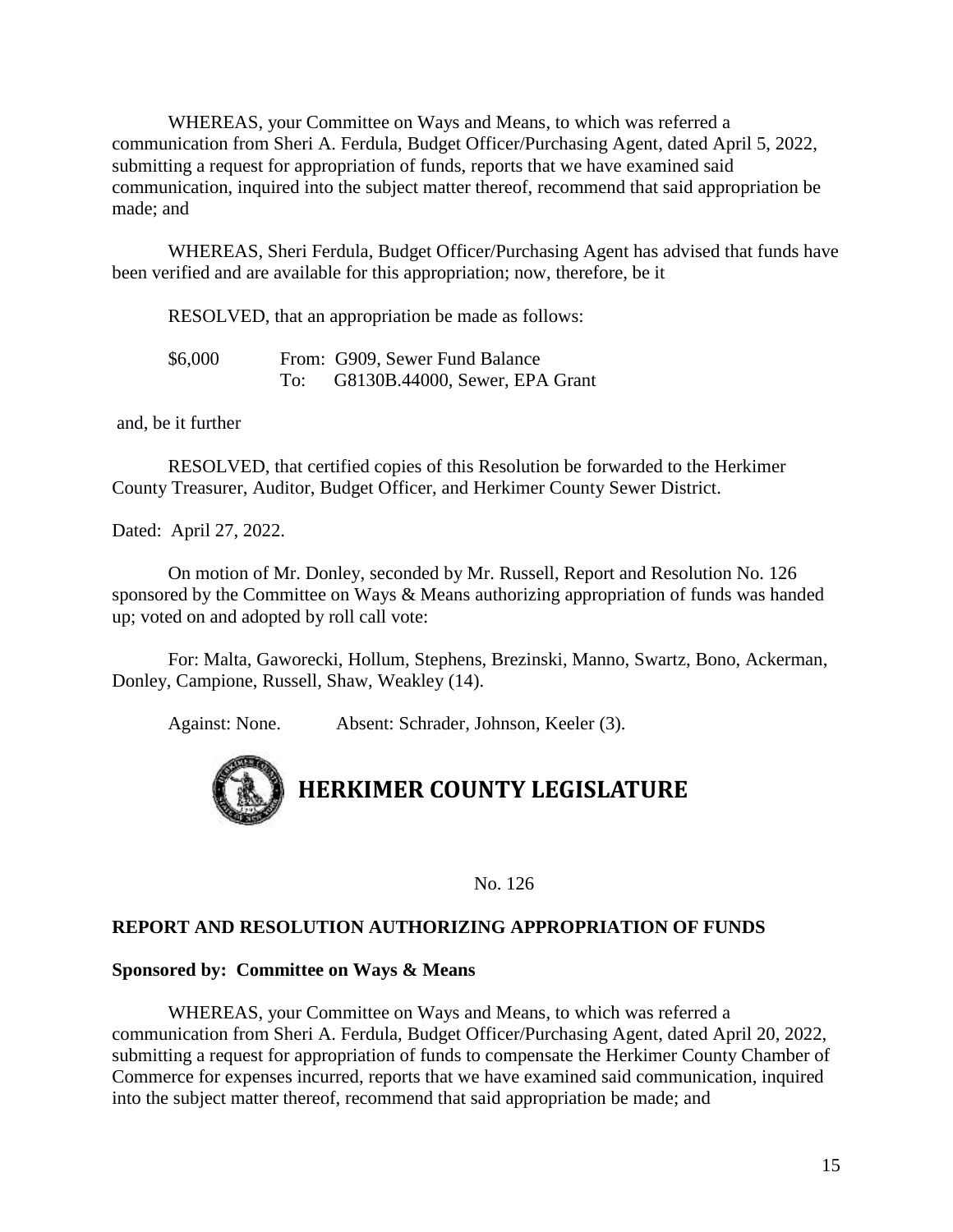WHEREAS, Sheri Ferdula, Budget Officer/Purchasing Agent has advised that funds have been verified and are available for this appropriation; now, therefore, be it

RESOLVED, that an appropriation be made as follows:

| \$4,145.38 | From: A1990.46000, Contingent Fund, Miscellaneous Expense |
|------------|-----------------------------------------------------------|
|            | A6410.44000, County Promotion, Contracted Services        |

and, be it further

RESOLVED, that certified copies of this Resolution be forwarded to the Herkimer County Treasurer, Auditor, Budget Officer, and Herkimer County Chamber of Commerce.

Dated: April 27, 2022.

On motion of Mr. Stephens, seconded by Mr. Shaw, Report and Resolution No. 127 sponsored by the Committee on Ways & Means creating accounts, amending 2021 budget, and transferring funds was handed up; voted on and adopted by voice vote:

For: Ayes (14). Against: None. Absent: Schrader, Johnson, Keeler (3).



No. 127

### **REPORT AND RESOLUTION CREATING ACCOUNTS, AMENDING 2021 BUDGET, AND TRANSFERRING FUNDS**

### **Sponsored by: Committee on Ways and Means**

WHEREAS, by letter dated April 12, 2022 from Sheri A. Ferdula, Budget Officer, your Committee is advised that the creation of accounts, transfers of funds, and budget amendments are necessary in the 2021 budget in connection with the American Rescue Plan Act funding; now, therefore, be it

RESOLVED, that the 2021 Herkimer County Budget is amended as follows:

| \$793,922.97 | From: A1989A.46000, ARPA, Miscellaneous Expense<br>A9060A.45000, Health Insurance-ARPA, Fees for Serv. (create)<br>To: |
|--------------|------------------------------------------------------------------------------------------------------------------------|
| \$5,361.24   | From: A1989A.46000, ARPA, Miscellaneous Expense<br>A1430A.10000-001, Personnel-ARPA, Salaries (create)<br>To:          |
| \$386.45     | From: A1989A.46000, ARPA, Miscellaneous Expense                                                                        |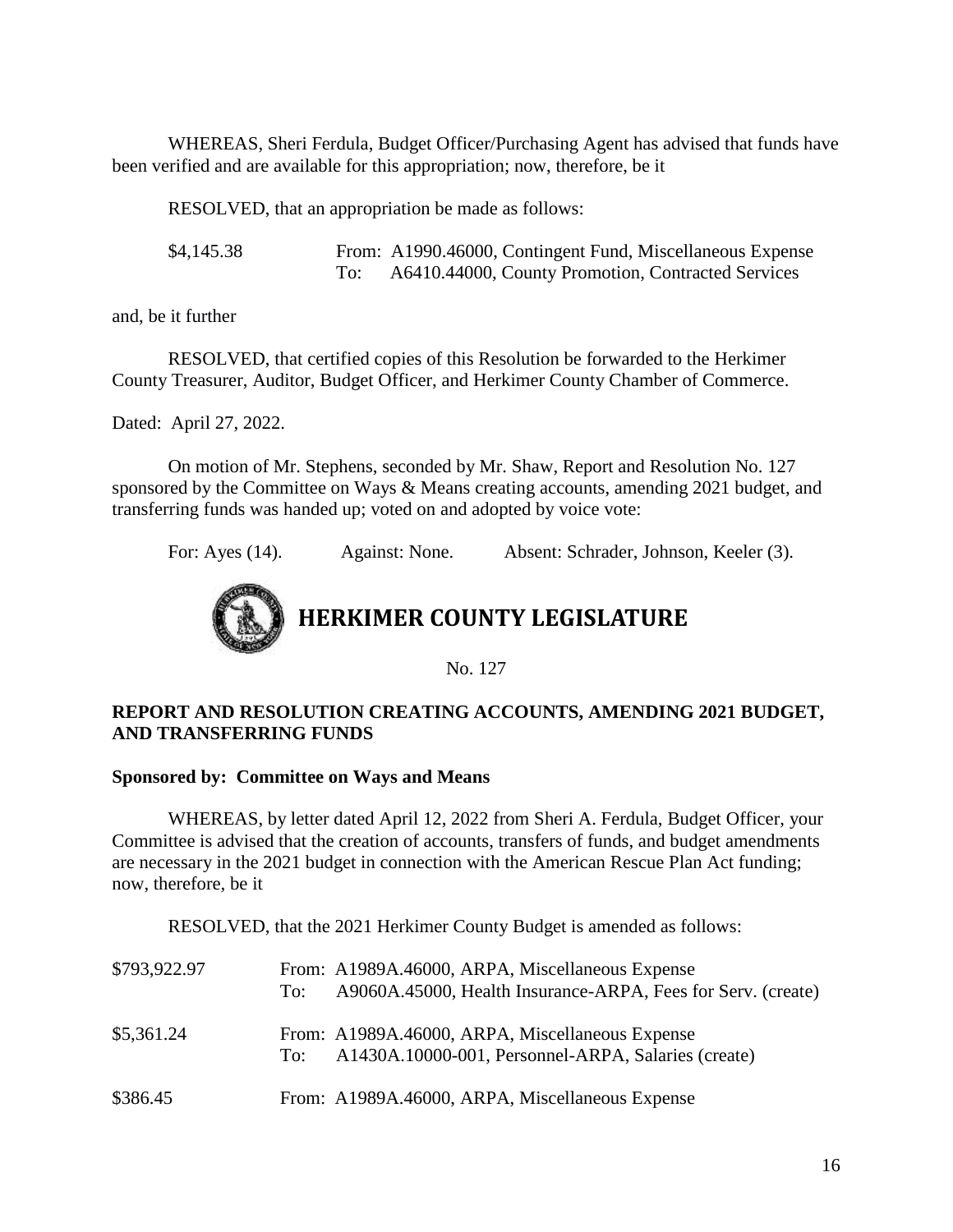|             | To: | D5010A.10000-001, Highway-ARPA, Salaries (create)                                                               |
|-------------|-----|-----------------------------------------------------------------------------------------------------------------|
| \$4,837.24  | To: | From: A1989A.46000, ARPA, Miscellaneous Expense<br>A1340B.10000-001, Budget-ARPA, Salaries (create)             |
| \$8,146.99  | To: | From: A1989A.46000, ARPA, Miscellaneous Expense<br>A1620C.10000-001, Buildings-ARPA, Salaries (create)          |
| \$8,506.07  | To: | From: A1989A.46000, ARPA, Miscellaneous Expense<br>A1420A.10000-001, County Attorney, ARPA, Salaries (create)   |
| \$16,126.24 | To: | From: A1989A.46000, ARPA, Miscellaneous Expense<br>A6010C.10000-001, DSS-ARPA, Salaries (create)                |
| \$1,855.30  | To: | From: A1989A.46000, ARPA, Miscellaneous Expense<br>DM5130A.10000-001, Road Maintenance, ARPA, Salaries (create) |
| \$9,122.12  | To: | From: A1989A.46000, ARPA, Miscellaneous Expense<br>A1010A.10000-001, Legislature-ARPA, Salaries (create)        |

and, be it further

RESOLVED, that the Treasurer is authorized to make any necessary adjustments to the interfund transfer accounts; and, be it further

RESOLVED, that certified copies of this Resolution be forwarded to the Herkimer County Treasurer, Auditor, and Budget Officer.

Dated: April 27, 2022.

On motion of Mr. Hollum, seconded by Mr. Malta, Report and Resolution No. 128 sponsored by the Committee on Administration/Veterans' Affairs and the Committee on Ways & Means creating temporary part-time position in Board of Elections was handed up; voted on and adopted by roll call vote:

For: Malta, Gaworecki, Hollum, Stephens, Brezinski, Manno, Swartz, Bono, Ackerman, Donley, Campione, Russell, Shaw, Weakley (14).

Against: None. Absent: Schrader, Johnson, Keeler (3).



No. 128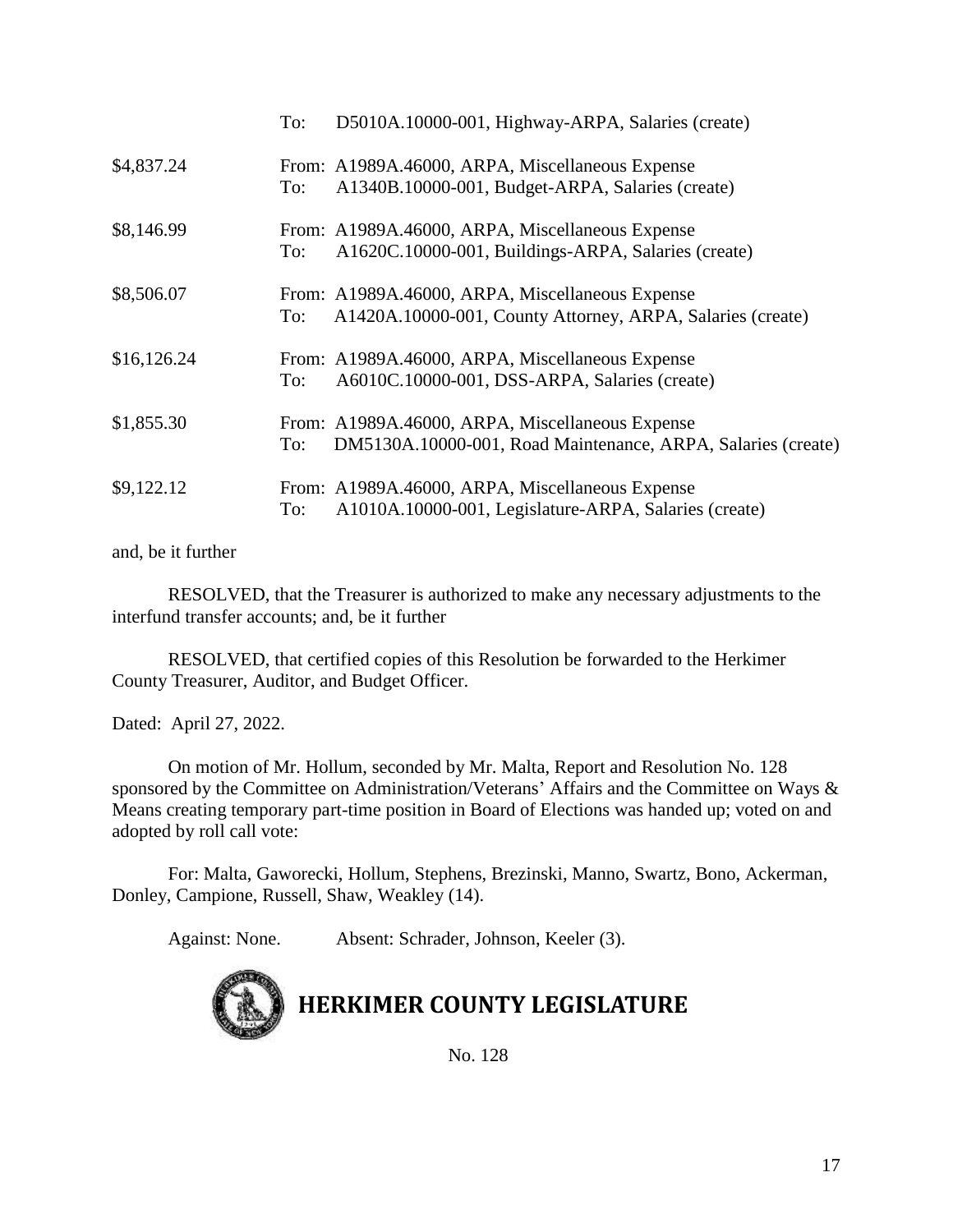### **REPORT AND RESOLUTION CREATING TEMPORARY PART-TIME POSITION IN BOARD OF ELECTIONS**

### **Sponsored by: Committee on Administration/Veterans' Affairs Committee on Ways and Means**

WHEREAS, by letter dated April 7, 2022, the Commissioners of Elections have requested that a temporary, part-time position be established in the Board of Elections for six weeks; and

WHEREAS, by letter dated April 18, 2022, Steven R. Billings, Personnel Officer, states your Committees have been advised that a temporary, part-time position of Clerk be established in Account A1450 at an hourly rate of \$15.00 per hour for a total of 117 hours; now, therefore, be it

RESOLVED, that a temporary, part-time position of Clerk be established in Account A1450 at an hourly rate of \$15.00 per hour for a total of 117 hours; and, be it further

RESOLVED, that certified copies of this Resolution be forwarded to the Herkimer County Treasurer, Auditor, Budget Officer, Personnel Officer, and Commissioners of Elections.

Dated: April 27, 2022.

On motion of Mr. Shaw, seconded by Mr. Manno, Report and Resolution No. 129 sponsored by the Committee on Natural Resources to provide that the additions to the existing Agricultural District for the year 2022 pursuant to Section 303-b of the Agriculture and Markets Law is in compliance with the provisions of the New York State Environmental Quality Review Act was handed up; voted on and adopted by voice vote:

For: Ayes (14). Against: None. Absent: Schrader, Johnson, Keeler (3).



### **HERKIMER COUNTY LEGISLATURE**

No. 129

### **REPORT AND RESOLUTION TO PROVIDE THAT THE ADDITIONS TO THE EXISTING AGRICULTURAL DISTRICT FOR THE YEAR 2022 PURSUANT TO SECTION 303-b OF THE AGRICULTURE AND MARKETS LAW IS IN COMPLIANCE WITH THE PROVISIONS OF THE NEW YORK STATE ENVIRONMENTAL QUALITY REVIEW ACT**

#### **Sponsored by: Committee on Natural Resources**

WHEREAS, the State of New York has enacted the State Environmental Quality Review Act (SEQRA), Article 8 of the NYS Environmental Conservation Law and Part 617 of Title 6, New York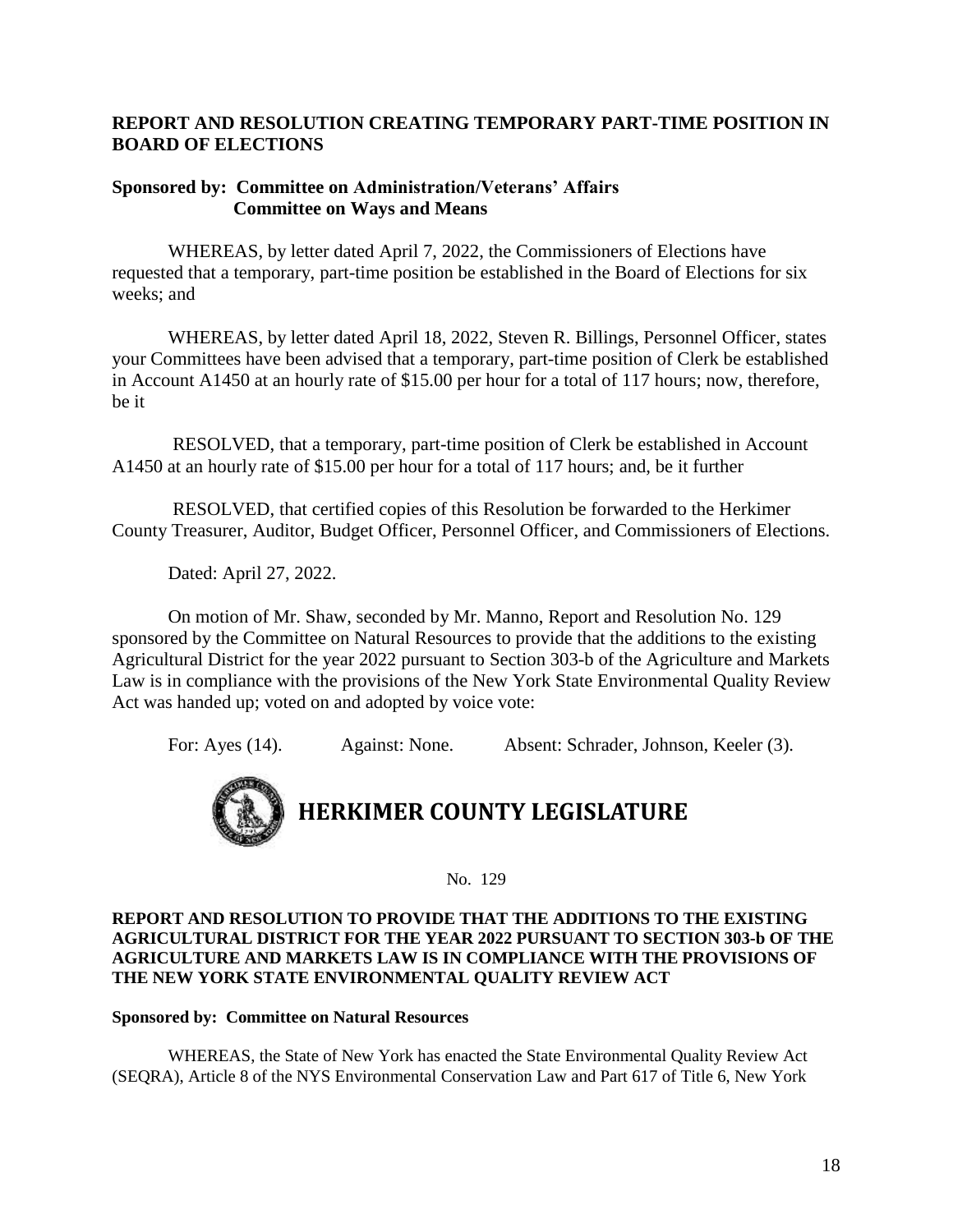Code Rules and Regulations (6NYCRR) to incorporate the consideration of environmental factors into existing planning, review and decision-making processes of local government agencies; and

WHEREAS, SEQRA requires that all agencies determine whether the actions they directly undertake, fund, or approve may have a significant effect on the environment; and

WHEREAS, the Herkimer County Legislature has under consideration requests from two landowners pursuant to Resolution 146 of 2004, which established the month of January of each year as the 30-day period in which landowners may petition Herkimer County for inclusion of parcels within the existing agricultural district; and

WHEREAS, your Committee has designated the project as an Unlisted Action pursuant to SEQRA and completed an uncoordinated review of the proposed modifications of the agricultural districts; and

WHEREAS, your Committee has fully considered, assessed and discussed the information contained within the Environmental Assessment Form; now, therefore, be it

RESOLVED, that based on the information provided and discussed, the Herkimer County Legislature has determined that the proposed action will not result in any significant adverse environmental impacts; and, be it further

RESOLVED, that the reasons supporting this determination are documented on the Environmental Assessment Form, within a packet of attachments to the forms, and on additional supporting documentation; and, be it further

RESOLVED, that as a consequence of such findings and declaration, and in compliance with the requirements of SEQRA, the County, as lead agency, hereby issues a negative declaration and directs that the Chairman of the Legislature file and make available the same in accordance with the requirements of SEQRA Law.

Dated: April 27, 2022.

On motion of Mr. Campione, seconded by Mr. Hollum Report and Resolution No. 130 sponsored by the Committee on Natural Resources approving additions to the existing Agricultural District for the year 2022 was handed up; voted on and adopted by voice vote:

For: Ayes (14). Against: None. Absent: Schrader, Johnson, Keeler (3).



### **HERKIMER COUNTY LEGISLATURE**

No. 130

### **REPORT AND RESOLUTION APPROVING ADDITIONS TO THE EXISTING AGRICULTURAL DISTRICT FOR THE YEAR 2022**

**Sponsored by: Committee on Natural Resources**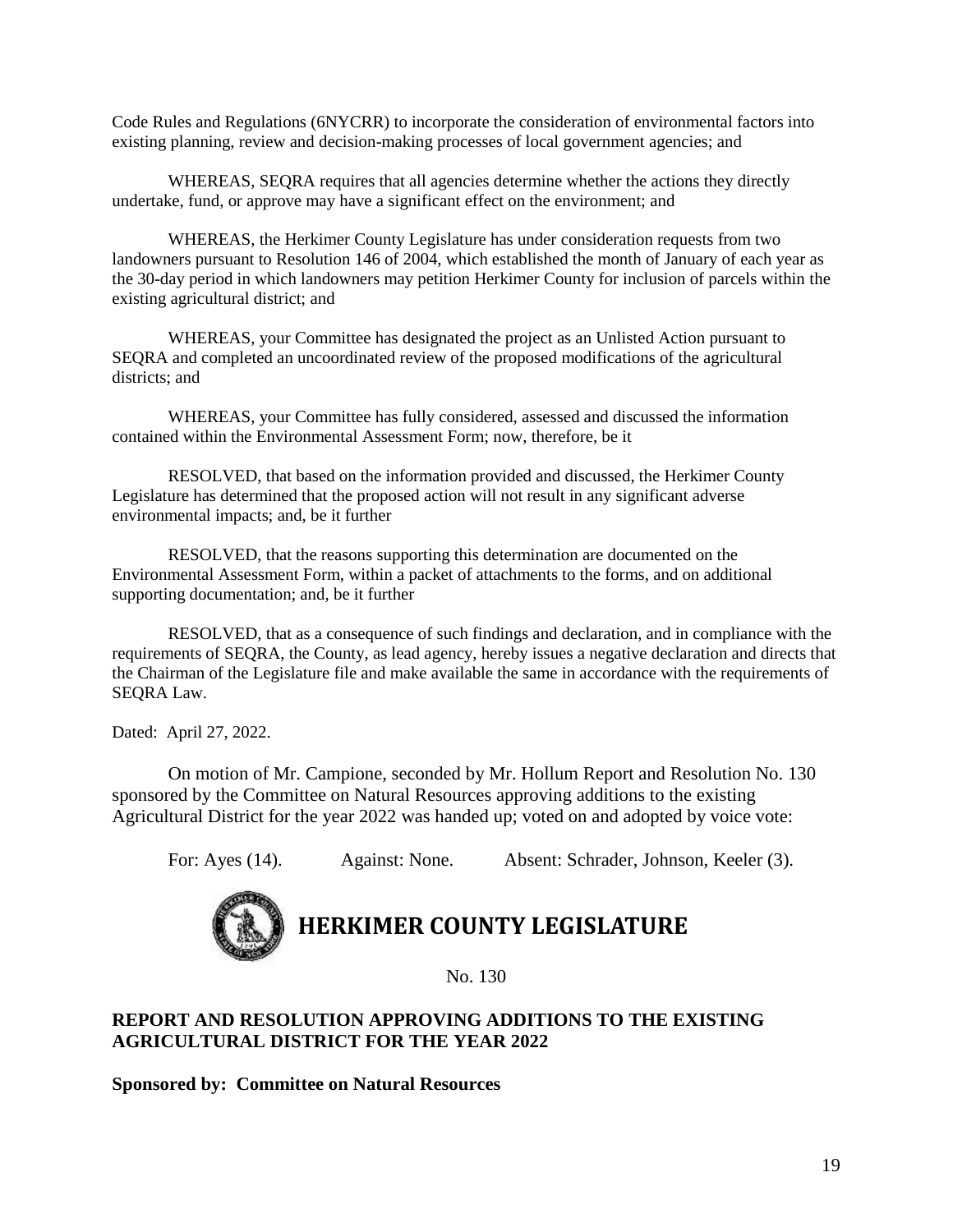WHEREAS, Section 303-b of the New York State Agriculture and Markets Law provides for requests by landowners for the inclusion of viable agricultural land within a certified agricultural district prior to the county established review period; and

WHEREAS, upon recommendation of the Agricultural and Farmland Protection Board, the Herkimer County Legislature established the month of January as the 30-day period in which landowners may petition Herkimer County for inclusion of parcels within the existing agricultural district during the year 2022; and

WHEREAS, Herkimer County received requests from two landowners for inclusion of seven parcels of land within the existing agricultural district; and

WHEREAS, the Herkimer County Agricultural & Farmland Protection Board determined that said parcels proposed for inclusion in the agricultural district consist predominately of viable agricultural land, and that the inclusion of such land would serve the public interest by assisting in maintaining a viable agricultural industry within the agricultural districts; and

WHEREAS, the Agricultural & Farmland Protection Board recommended that said parcels listed on the attached list be included in the agricultural district as viable agricultural land; and

WHEREAS, the Herkimer County Legislature held a public hearing on April 27, 2022; and

WHEREAS, the Herkimer County Legislature has determined pursuant to the State Environmental Quality Review Act, that the proposed action will not have a significant impact on the environment; now, therefore, be it

RESOLVED, that the Herkimer County Legislature does hereby approve the seven parcels listed on the attached list for inclusion in agricultural district as viable agricultural land.

Dated: April 27, 2022.

On motion of Mr. Gaworecki, seconded by Mr. Stephens, Resolution No. 131 sponsored by the Committee on County Properties authorizing sale of property acquired by In Rem procedures was handed up; voted on and adopted by roll call vote:

For: Malta, Gaworecki, Hollum, Stephens, Brezinski, Manno, Swartz, Bono, Ackerman, Donley, Campione, Russell, Shaw, Weakley (14).

Against: None. Absent: Schrader, Johnson, Keeler (3).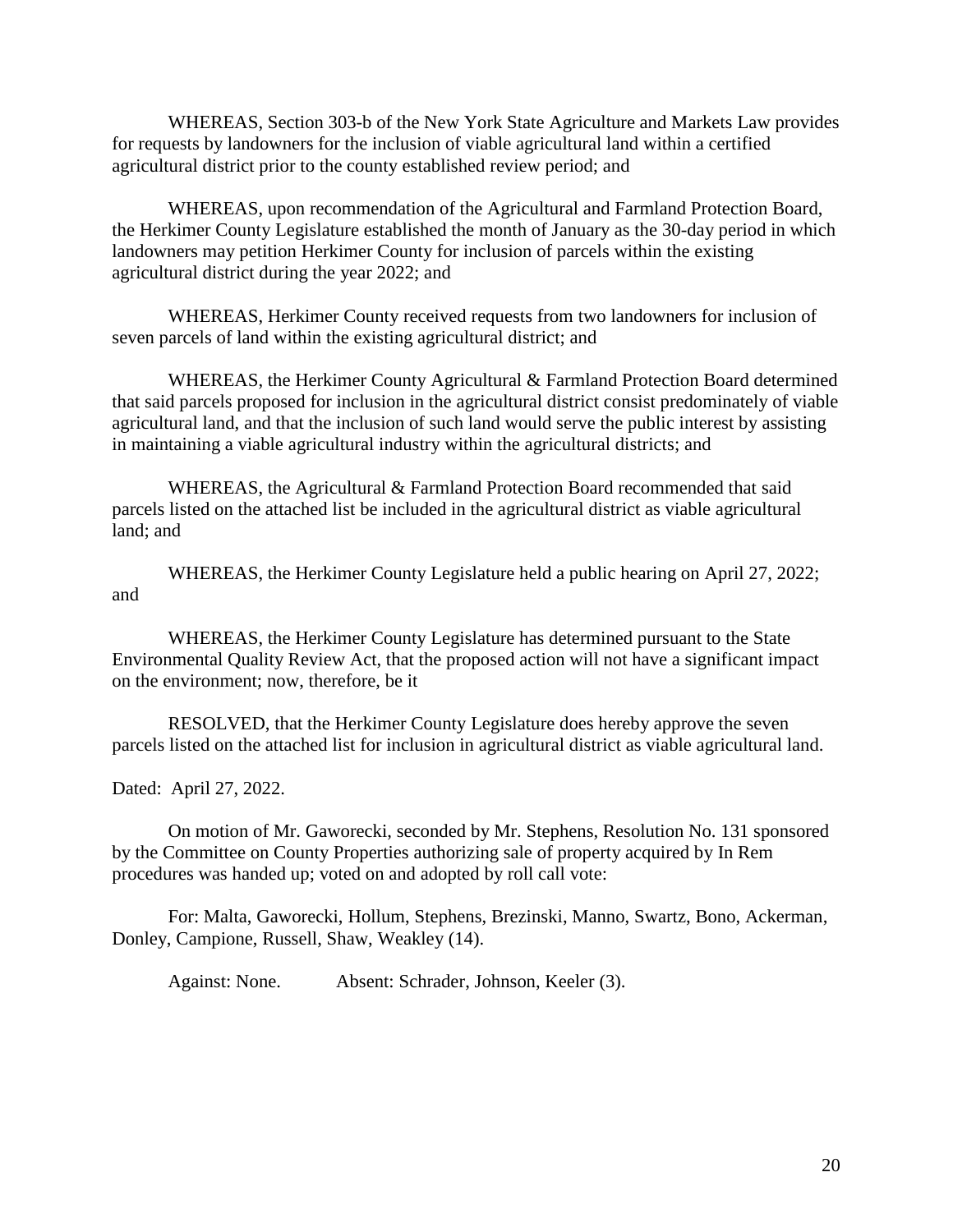

### **HERKIMER COUNTY LEGISLATURE**

No. 131

### **RESOLUTION AUTHORIZING SALE OF PROPERTY ACQUIRED BY IN REM PROCEDURES**

### **Sponsored by: Committee on County Properties**

WHEREAS, in an action brought on to enforce collection of delinquent taxes for the tax year 2018, a Judgment was made by the County Court of the County of Herkimer on the 7th day of April, 2022 and was filed and entered in the Herkimer County Clerk's Office on April 13, 2022, pursuant to which properties listed therein became the property of the County; and

WHEREAS, pursuant to said Judgment, the County Treasurer of the County of Herkimer deeded all parcels listed in said Judgment to the County of Herkimer by deed dated April 13, 2022 and recorded on April 13, 2022, in the Herkimer County Clerk's Office as Instrument No. RP2022-2014; and

WHEREAS, the County owns other parcels obtained in previous In Rem tax foreclosure actions, which properties did not sell at prior auctions; and

WHEREAS, the court has retained jurisdiction over several parcels included in the foreclosure which parcels are the subject of further court proceedings, which proceedings may result in title to some of such parcels being conveyed to the County of Herkimer prior to the date of this year's land auction; and

WHEREAS, the County now desires to sell the parcels conveyed to the County in the aforesaid deed as well as any parcels from prior foreclosures which may also need to be sold and any parcels which may be conveyed to the County prior to this year's land auction; and

WHEREAS, it is necessary that terms and conditions of sale of said properties by the County be established; now, therefore, be it

#### RESOLVED:

1. That pursuant to Section 1166 of the Real Property Tax Law this Legislature now desires to provide for the sale of said parcels. Such sale shall be by public auction, and it is directed that such sale be held on Saturday, June 11, 2022 at 11:00 a.m. in the Auditorium at Herkimer High School;

2. That this sale by auction be held under the direction of the County Treasurer;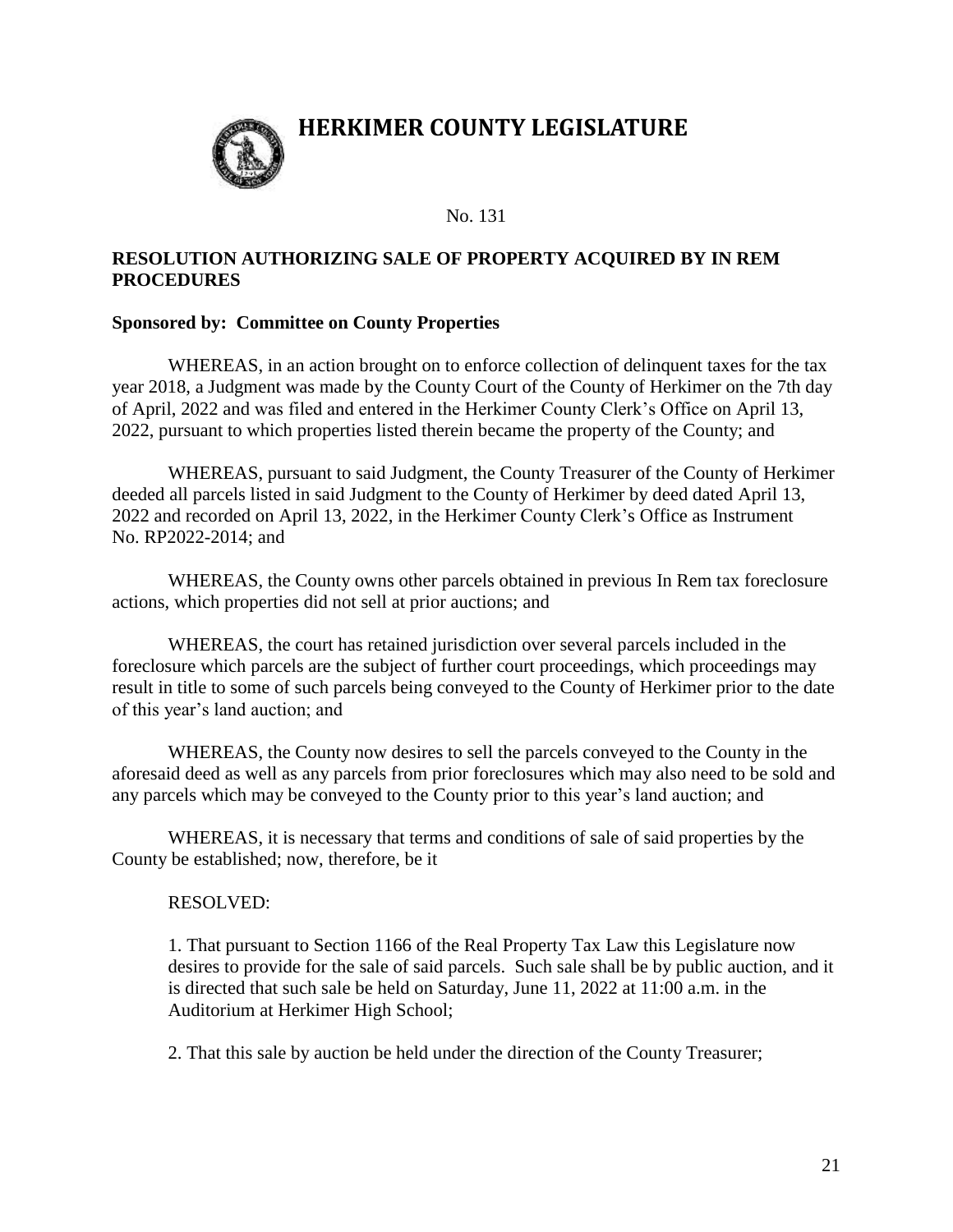3. That such sale shall be conducted on the terms, conditions and procedures annexed hereto which include an Administration fee of \$400 for each successful bid;

4. That in addition, all sales of such property shall be subject to a buyer's premium of ten percent (10%) of the amount of the successful bid;

5. That all persons be entitled to bid at such sale on said parcels of property, except those persons prohibited by the attached Auction Terms and Conditions or by state or local law.

6. That the Treasurer is hereby authorized, when it seems advantageous, to divide any parcel on the auction list into two or more parcels and to offer said divided parcels individually or to join any two or more parcels on the auction list into one parcel and to offer said joined parcels as one parcel;

7. That following the auction sale, the Committee on County Properties and the County Treasurer report to this Legislature with their recommendations for the conveyance of the various parcels of property to the successful bidders thereon;

8. That certified copies of this Resolution be forwarded to the Herkimer County Treasurer, County Property Agent, and County Attorney.

Dated: April 27, 2022.

### **AUCTION TERMS AND PROCEDURES**

**1. Registration:** Individuals interested in bidding must register and be assigned a bidder's number, which you will use when bidding on property. Registration will take place the day of the Auction. A record of all successful bids will be maintained, with each successful bidder's number assigned to the property bid accordingly.

**2**. **Eligible Bidders:** All persons, including, but not limited to, corporations, partnerships, limited liability companies and limited liability partnerships are entitled to bid at such sale on said parcels of property

### **EXCEPT:**

- **1.** officers and employees of the County of Herkimer, including any legal entity in which the officer or employee of the County of Herkimer has an interest;
- **2.** persons who have defaulted on any bid to purchase property from the County of Herkimer within the last five (5) years;
- **3.** persons who have defaulted in payment of real property taxes on a parcel of property within Herkimer County which resulted in a judgment granting title to such parcel of property to the County of Herkimer within the last five (5) years or the spouse of such person;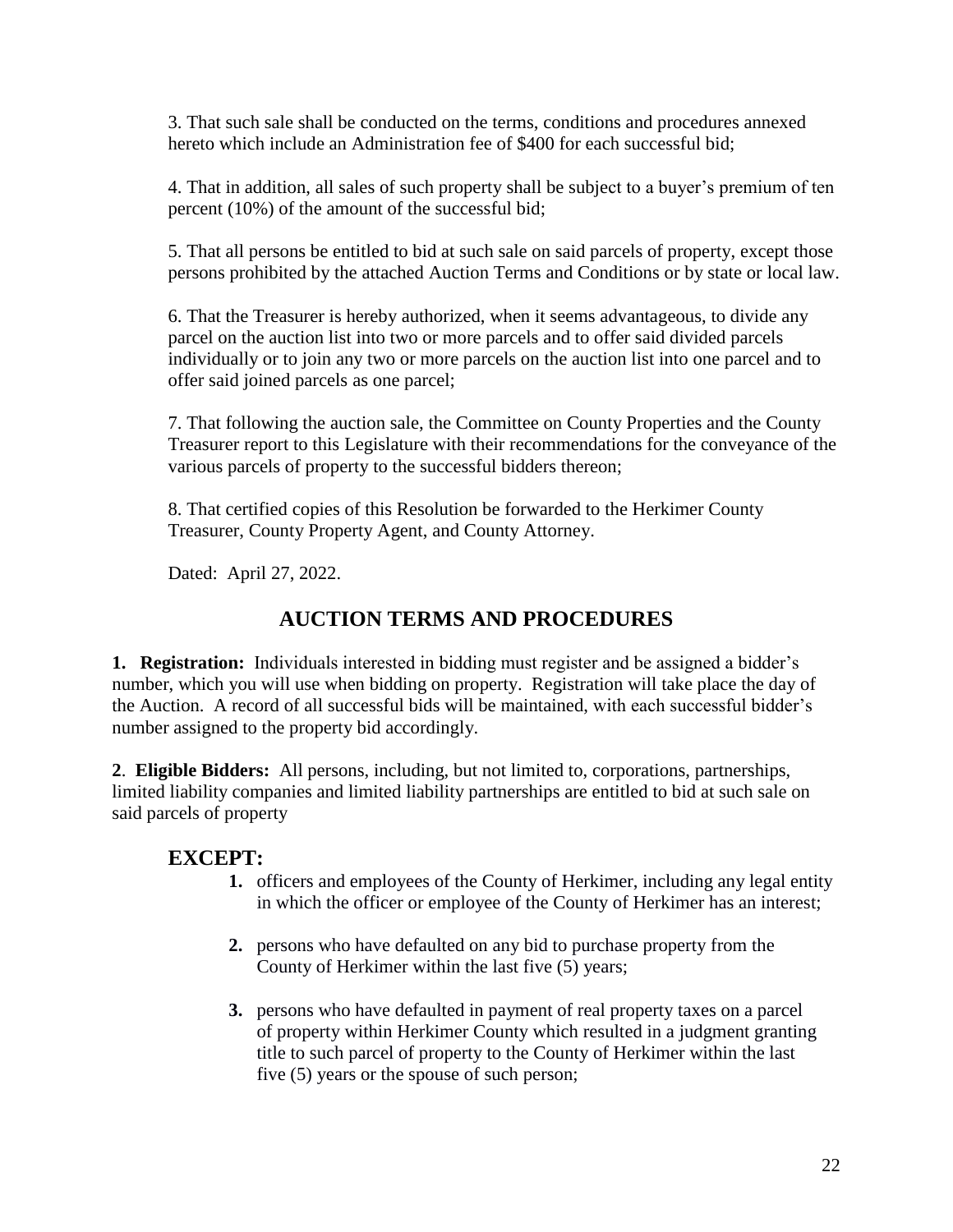- **4.** persons or family members of persons who are owners of an unredeemed parcel included in the 2018 Tax Foreclosure;
- **5.** the person or a family member of the person whose name appears on the Assessment Roll as the owner of each said parcel at the time of nonpayment of taxes which resulted in acquisition of such parcel by the County;
- **6.** town officers, including town board members and assessors, with respect to property located within the town they serve;
- **7.** legal entities, including but not limited to, corporations, partnerships, limited liability companies, and limited liability partnerships, in which any of the foregoing persons or legal entities has an interest.

**3. Purchase Agreement:** A successful bidder will be required to sign a purchase agreement when a deposit is made. Also, at this time, the successful bidder will be required to list the Name, Address and Social Security Number of the individual(s) or legal entity purchasing the property. All purchase agreements will include a certification that the purchaser is not prohibited from bidding by reason of the exclusions set forth in Paragraph 2 above.

**4. Prospective Bidders:** All prospective bidders are invited to inspect the premises they are interested in prior to the Auction. Inspections are only done on improved properties that are unoccupied. Information regarding property inspections will be available in the auction brochure or by contacting Michael Knapp at (315) 939-0770 or auctionbyknapp@gmail.com.

**5. Conditions of Sale:** Each of the parcels is sold "as is". If a parcel is occupied, it is the responsibility of the purchaser to terminate the occupancy. The County has not entered into any lease agreement, nor has it consented to any occupancy, nor has it received any rent from any occupant of any parcel. Purchaser will obtain ownership of the property when the deed is recorded in the County Clerk's Office and shall not take possession until such time. The County of Herkimer and its officials and agents make no representation as to the condition of any parcel of said property or of the improvements on any improved parcel. Lot sizes, including frontage, depth and acreage, are for assessment purposes only. The County makes no representations regarding the actual dimensions or acreage of the parcels.

For parcels improved by a mobile home or manufactured home, the County of Herkimer is conveying ONLY the interest of the County in the real property and makes no representations or warranties with regard to title to such mobile home or manufactured home.

The County will not be responsible for any defects or conditions whatsoever in or on the property or in any improvements, or any equipment, mechanical or otherwise, included therein.

All deeds will be subject to the following condition, and covenant: This conveyance is made pursuant to a resolution of the Herkimer County Legislature and this conveyance is made subject to the condition and covenant that the County of Herkimer shall in no event be or become liable for any defects in title conveyed hereby, for any cause whatsoever, and that no claim, demand or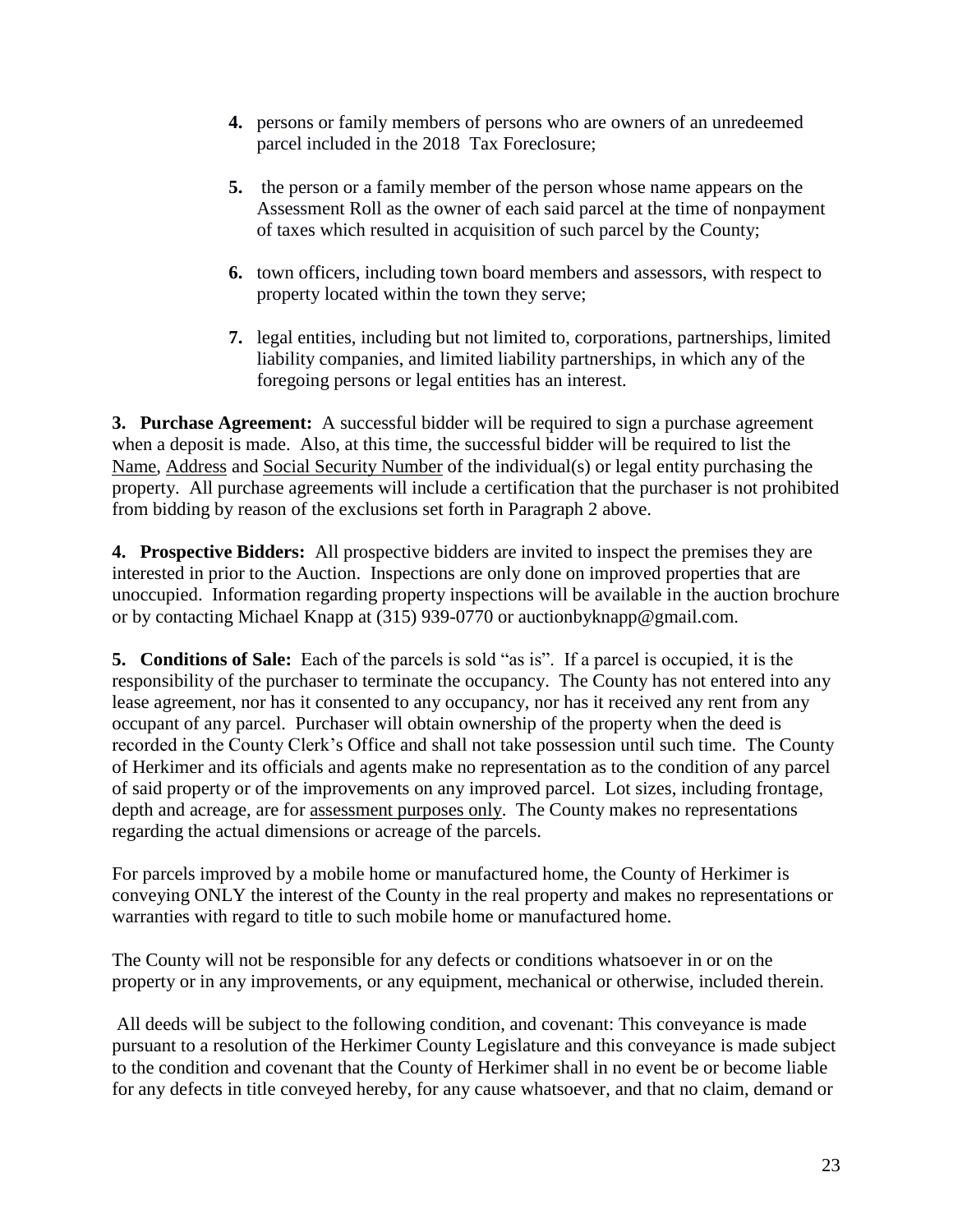suit of any nature shall ever be made by the party of the second part hereto, or by said party's heirs, successors and assigns against said County of Herkimer arising from such sale or this conveyance.

### **All properties subject to Federal Tax Liens are sold subject to the right of redemption of the United States of America.**

**6. Administration Fee:** An administration fee will be added to each successful bid. The administration fee will be \$400.00 for each successful bid.

**7. Buyer's Premium:** In addition to the administration fee, a buyer's premium of 10% of the amount of the successful bid will be added to the purchase price of each successful bid.

**8. Required Bid Deposit:** A **\$50.00 or 10% deposit** (cash or check) whichever is greater, is required at the time of the Auction on each property for which you are the successful bidder. Successful bids of \$50.00 or less must be paid in full. Deed recording fees are also required to be paid at this time for bids of \$50.00 or less. If you are the successful bidder of more than one parcel, a single check will be accepted to cover all deposit requirements. Make checks payable to **Kimberlee A. Enea, Herkimer County Treasurer.**

**9. Full Payment of Bids:** The balance of the purchase price on any property, together with Cover Sheet (\$5.00), Deed Recording Fees (\$45.00/deed), Transfer Gains Affidavit Filing Fee (\$5.00), and Real Property Transfer Report Fee (\$125.00 for residential or farm property and \$250.00 for all other property) must be made to the Herkimer County Treasurer, **WITH CASH, MONEY ORDER OR CASHIERS CHECK**, **no later than 4:00 pm, July 5, 2022.**

**10. Deed Recordings:** All deeds are Quit Claim Deeds, conveying the interest that the County of Herkimer has in the property to the successful bidder. The County Property Agent will record all deeds as soon as possible, once final approval has been received by the County Legislature. You will receive your deed(s) by mail, through the County Clerk's Office. Any changes in the deed will be the responsibility of the purchaser after the deed is recorded.

**11. Tax Information:** Total annual taxes are listed under each parcel. Delinquent taxes were absorbed and paid by the County. Purchasers will be responsible for current 2022-2023 City, Village, School and future taxes.

**12. Default by Purchaser:** Default by the Purchaser or failure to meet the terms and procedures of this Auction will result in **forfeiture of the required deposit.**

**13. Confirmation and Approval of Sales:** All sales are subject to confirmation by the County Properties Committee and final approval of the Herkimer County Legislature.

### **14. THE COUNTY OF HERKIMER RESERVES THE RIGHT TO REJECT ANY AND ALL BIDS.**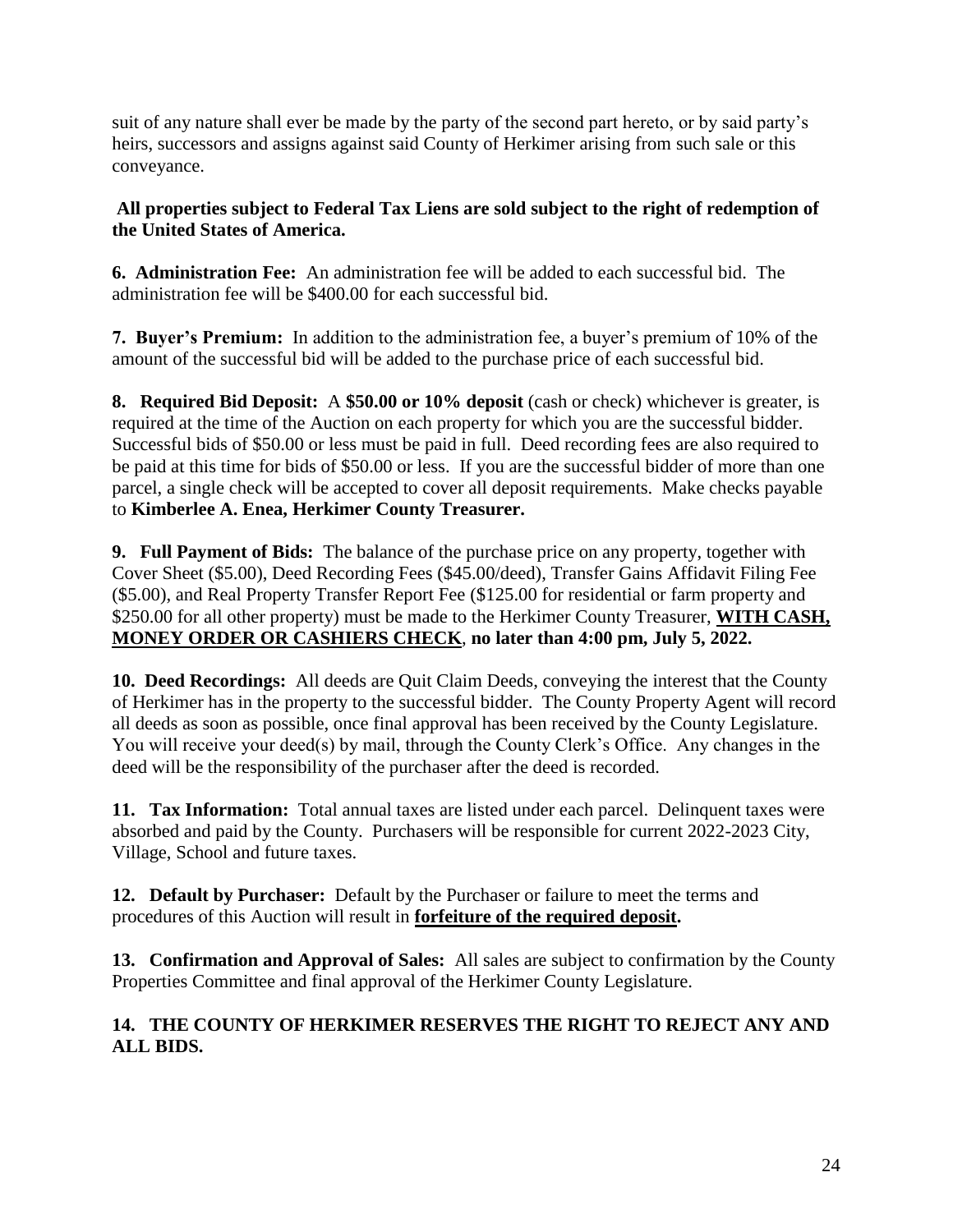\*\*\*\*\*Auction information also available on the web:

### **www.herkimercounty.org and www.auctionbyknapp.com**

On motion of Mr. Hollum, seconded by Mr. Donley, Resolution No. 132 sponsored by the Committee on Administration/Veterans' Affairs urging the Governor and State Legislature to abandon the proposal from the State of the State Address to reunify SUNY Polytechnic Institute's College of Nanoscale Science and Engineering with the University of Albany was handed up; discussion was held; voted on and adopted by voice vote:

For: Ayes (14). Against: None. Absent: Schrader, Johnson, Keeler (3).



No. 132

### **RESOLUTION URGING THE GOVERNOR AND STATE LEGISLATURE TO ABANDON THE PROPOSAL FROM THE STATE OF THE STATE ADDRESS TO REUNIFY SUNY POLYTECHNIC INSTITUTE'S COLLEGE OF NANOSCALE SCIENCE AND ENGINEERING WITH THE UNIVERSITY OF ALBANY**

### **Sponsored by: Committee on Administration/Veterans' Affairs**

WHEREAS, on February 2, 2022 Governor Hochul announced a proposal in the State of the State address to reunify SUNY Polytechnic Institute's College of Nanoscale Science and Engineering with the University of Albany; and

WHEREAS, established in 2014, the combined campuses provide a world class academic institution that provides essential academic and economic benefits to the Mohawk Valley and Central New York region; and

WHEREAS, the SUNY Polytechic Institute has established itself as a regional asset that remains critical to the attraction and support of the semiconductor industry; and

WHEREAS, it is essential to the economic development strategy to attract additional semiconductor investments at the Marcy Nanocenter; and

WHEREAS, the SUNY Polytechnic Institute's College of Nanoscale Science and Engineering is integral to the development of the Marcy Nanocenter that has attracted \$1.5 billion to date in public and private investments with Wolfspeed and Danfoss Silicon Power; and

WHEREAS, Wolfspeed committed \$3.5 million in funding to SUNY Poly Foundation scholarships, including an endowment for two faculty positions; and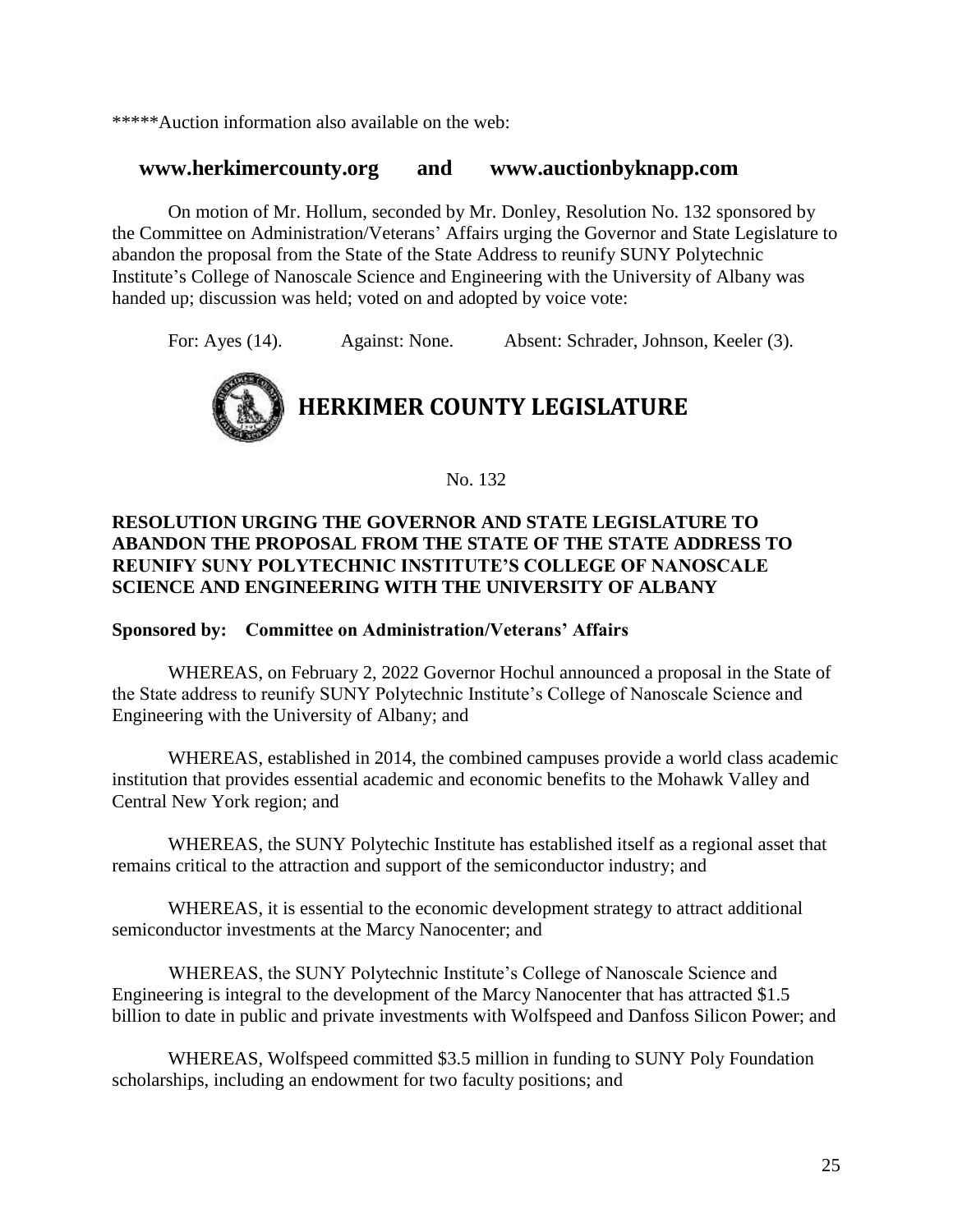WHEREAS, Wolfspeed committed additional funding for curriculum development and commitment to internships in partnership with Mohawk Valley Community College's developed Automation PILOT Training Center; and

WHEREAS, SUNY Poly is an essential partner of the Northeast Advanced Technological Education Center (NEATEC) for regional workforce development and training; and

WHEREAS, the decision to split the campuses fundamentally undercuts SUNY Poly's ability to follow through on commitments made to assist in the development of Innovare Advancement Center; and

WHEREAS, the Air Force Research Laboratory (AFRL), the Air Force, Wolfspeed, Rome Labs, the Innovare Advancement Center, and the Griffiss Institute have invested heavily in the growth of SUNY Poly and the economic advancement of the region; and

WHEREAS, to reunify SUNY Polytechnic Institute's College of Nanoscale Science and Engineering with the University at Albany would be to backtrack on predicated strategic partnerships for workforce and economic development in the Mohawk Valley and the Central New York Region; now, therefore, be it

RESOLVED, that the Herkimer County Board of Legislators calls on the Governor and State Legislature to discontinue the reunification of SUNY Polytechnic Institute's College of Nanoscale Technology and Engineering with the University at Albany; and, be it further

RESOLVED, that certified copies of this Resolution be forwarded to the Governor of the State of New York, Senator Peter Oberacker, Senator James Tedisco, Assemblyman Robert Smullen, Assemblyman Brian Miller, Assemblywoman Marianne Buttenschon, Oneida County Executive Anthony Picente, Jr., and Oneida County Legislature Chairman Gerald J. Fiorini.

Dated: April 27, 2022.

On motion of Mr. Brezinski, seconded by Mr. Hollum, Report and Resolution No. 133 sponsored by the Committee on Administration/Veterans' Affairs making appointment of Commissioner of Elections was handed up; voted on and adopted by voice vote:

For: Ayes (14). Against: None. Absent: Schrader, Johnson, Keeler (3).

Mr. Hoyt expressed his appreciation to the Legislature for the appointment.



No. 133

### **REPORT AND RESOLUTION MAKING APPOINTMENT OF COMMISSIONER OF ELECTIONS**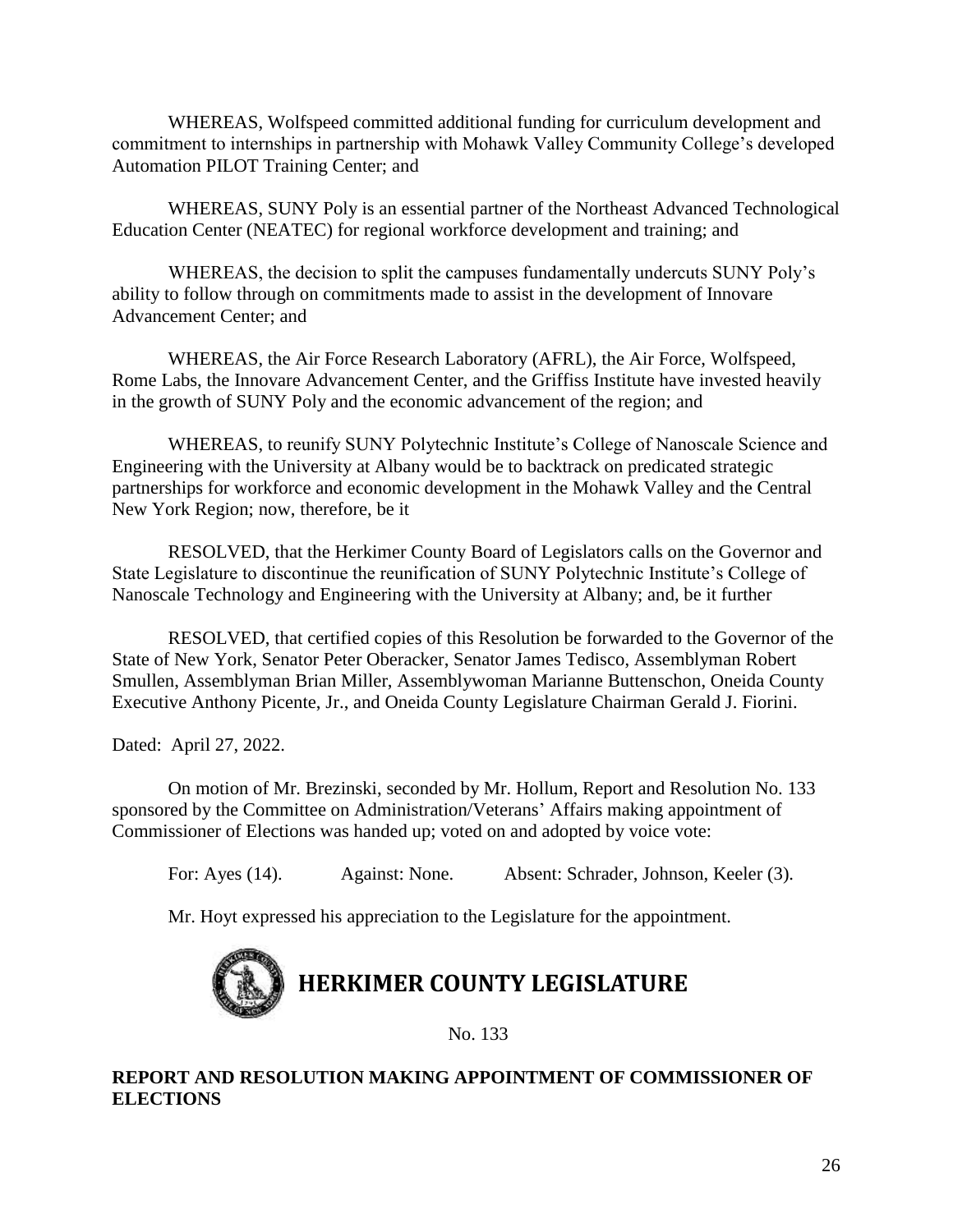### **Sponsored by: Committee on Administration/Veterans' Affairs**

WHEREAS, Arlene G. Feldmeier, Chairwoman of the Herkimer County Democratic Committee, has filed a certificate of the Herkimer County Democratic Committee, in conformity with the provisions and requirements of Section 3-204 of the Election Law of the State of New York, recommending Robert J. Hoyt, a resident and qualified voter of the County of Herkimer to be a fit and proper person to be appointed a Commissioner of Elections to fill an existing vacancy in said office for the remainder of the current term starting April 28, 2022 and ending December 31, 2022; now, therefore, be it

RESOLVED, that Robert J. Hoyt, Jordanville, New York, 13361, be, and he hereby is, appointed as Commissioner of Elections of the County of Herkimer as so recommended to fill an existing vacancy in said office for the remainder of the current term starting April 28, 2022 and ending December 31, 2022; and, be it further

RESOLVED, that certified copies of this Resolution be forwarded to the County Treasurer, Auditor, Budget Officer, Personnel Officer, Robert J. Hoyt, and Clerk of the County of Herkimer, who shall immediately notify the State Commissioner of Elections of this appointment.

Dated: April 27, 2022.

On motion of Mr. Stephens, seconded by Mr. Brezinski, Resolution No. 134 In Memoriam of R. Frederick "Fred" Rowland, former Herkimer County Legislator, was handed up; discussion was held; voted on and adopted by voice vote:

For: Ayes (14). Against: None. Absent: Schrader, Johnson, Keeler (3).



**HERKIMER COUNTY LEGISLATURE**

### **IN MEMORIAM**

### **No. 134**

| <b>WHEREAS,</b> | R. Frederick "Fred" Rowland departed this life on April 10, 2022;<br>and                                                                                                  |
|-----------------|---------------------------------------------------------------------------------------------------------------------------------------------------------------------------|
| <b>WHEREAS,</b> | R. Frederick "Fred" Rowland was a lifelong resident of the Village of<br>Ilion, and was a devoted husband of 52 years, father, grandfather,<br>and great-grandfather; and |
| <b>WHEREAS,</b> | Fred proudly served in the United States Navy from 1957 to 1961 and<br>then returned home to work for General Electric in Utica for over 31<br>years; and                 |